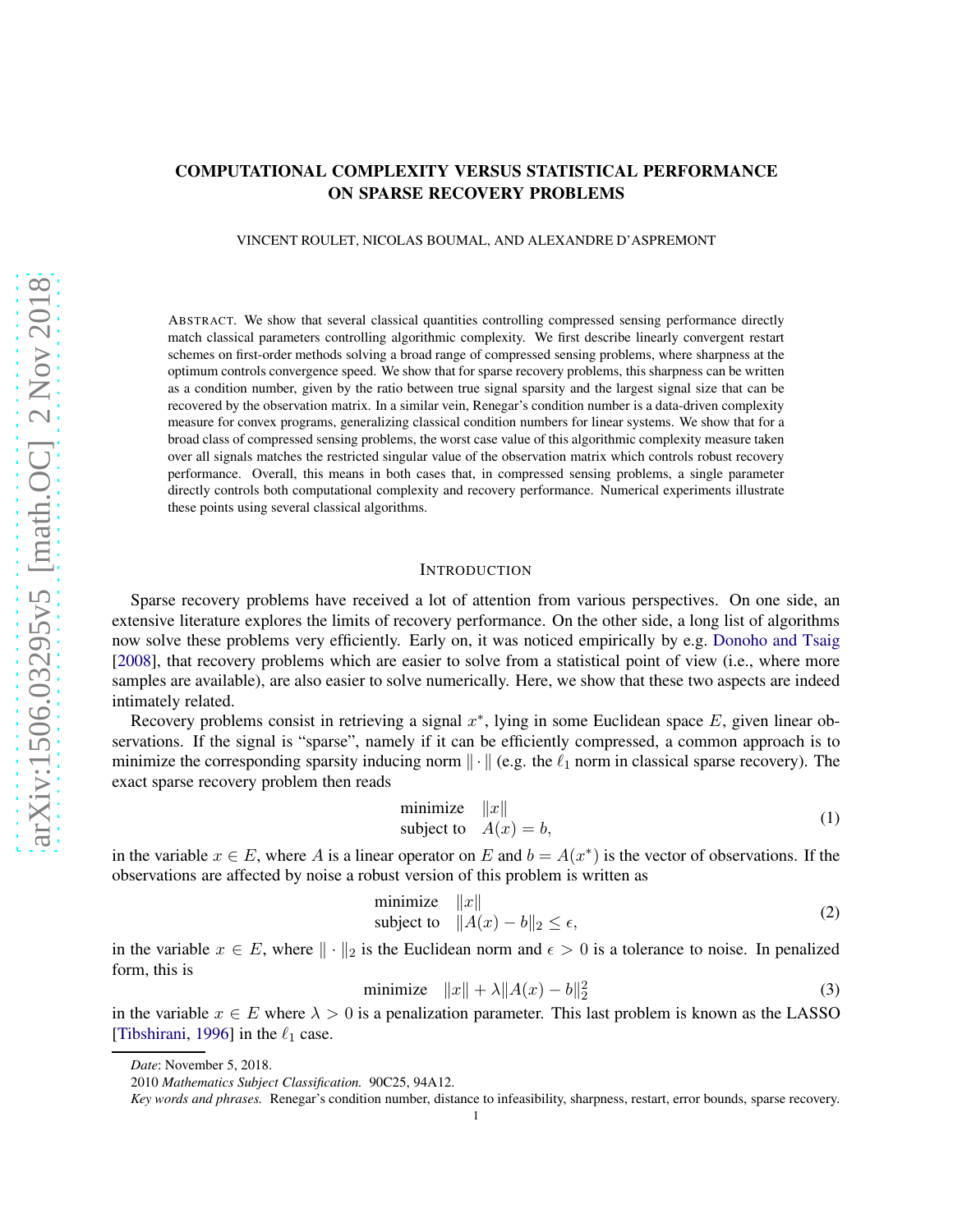When  $x^*$  has no more than s non zero values, [Donoho and Tanner](#page-23-1) [\[2005\]](#page-23-1) and Candès and Tao [\[2006](#page-23-2)] have shown that, for certain linear operators A,  $O(s \log p)$  observations suffice for stable recovery of  $x^*$  by solving the exact formulation [\(1\)](#page-0-0) using the  $\ell_1$  norm (a linear program), where p is the dimension of the space E. These results have then been generalized to many other recovery problems with various assumptions on signal structure (e.g., where x is a block-sparse vector, a low-rank matrix, etc.) and corresponding convex relaxations were developed in those cases (see e.g. [Chandrasekaran et al.](#page-23-3) [\[2012](#page-23-3)] and references therein). Recovery performance is often measured in terms of the number of samples required to guarantee exact or robust recovery given a level of noise.

On the computational side, many algorithms were developed to solve these problems at scale. Besides specialized methods such as LARS [\[Efron et al.](#page-23-4), [2004\]](#page-23-4), FISTA [\[Beck and Teboulle,](#page-22-0) [2009](#page-22-0)] and NESTA [\[Becker, Bobin and Cand`es](#page-22-1), [2011\]](#page-22-1), solvers use accelerated gradient methods to solve robust recovery problems, with efficient and flexible implementations covering a wide range of compressed sensing instances developed by e.g. Becker, Candès and Grant [\[2011\]](#page-22-2). Recently, linear convergence results have been obtained for the LASSO [\[Agarwal et al.](#page-22-3), [2011;](#page-22-3) [Yen et al.](#page-24-1), [2014;](#page-24-1) [Zhou et al.](#page-24-2), [2015\]](#page-24-2) using variants of the classical strong convexity assumption, while [\[Zhou and So](#page-24-3), [2017\]](#page-24-3) studied error bounds for a much broader class of structured optimization problems including sparse recovery and matrix completion. Some restart sche[mes have also been developed in e.g.](#page-23-5) [\[O'Donoghue and Candes](#page-24-4)[,](#page-23-5) [2015](#page-24-4); [Su et al.,](#page-24-5) [2014](#page-24-5); Giselsson and Boyd, [2014\]](#page-23-5) while [Fercoq and Qu](#page-23-6) [\[2016\]](#page-23-6) showed that generic restart schemes can offer linear convergence given a rough estimate of the behavior of the function around its minimizers.

As mentioned above, [Donoho and Tsaig](#page-23-0) [\[2008](#page-23-0)] was one of the first reference to connect statistical and computational performance in this case, showing empirically that recovery problems which are easier to solve from a statistical point of view (i.e., where more samples are available), are also easier to solve numerically (using homotopy methods). More recently, [Chandrasekaran and Jordan](#page-23-7) [\[2013](#page-23-7)]; [Amelunxen et al.](#page-22-4) [\[2014](#page-22-4)] studied computational and statistical tradeoffs for increasingly tight convex relaxations of shrinkage estimators. They show that recovery performance is directly linked to the Gaussian squared-complexity of the tangent cone with respect to the constraint set and study the complexity of several convex relaxations. In [\[Chandrasekaran and Jordan,](#page-23-7) [2013;](#page-23-7) [Amelunxen et al.](#page-22-4), [2014](#page-22-4)] however, the structure of the convex relaxation is varying and affecting both complexity and recovery performance, while in [\[Donoho and Tsaig,](#page-23-0) [2008\]](#page-23-0) and in what follows, the structure of the relaxation is fixed, but the data (i.e. the observation matrix  $A$ ) varies.

Here, as a first step, we study the exact recovery case and show that the null space property introduced by [Cohen et al.](#page-23-8) [\[2009\]](#page-23-8) can be seen as a measure of sharpness on the optimum of the sparse recovery problem. On one hand this allows us to develop linearly convergent restart schemes whose rate depends on this sharpness. On the other hand we recall how the null space property is linked to the recovery threshold of the sensing operator A for random designs, thus producing a clear link between statistical and computational performance.

We then analyze the underlying conic geometry of recovery problems. Robust recovery performance is controlled by a minimal conically restricted singular value. We recall Renegar's condition number and show how it affects the computational complexity of optimality certificates for exact recovery and the linear convergence rate of restart schemes. By observing that the minimal conically restricted singular value matches the worst case value of Renegar's condition number on sparse signals, we provide further evidence that a single quantity controls both computational and statistical aspects of recovery problems. Numerical experiments illustrate its impact on various classical algorithms for sparse recovery.

The first two sections focus on the  $\ell_1$  case for simplicity. We generalize our results to non-overlapping group norms and the nuclear norm in a third section.

**Notations.** For a given integer  $p \ge 1$ ,  $[1, p]$  denotes the set of integers between 1 and p. For a given subset  $S \subset \llbracket 1,p \rrbracket$ , we denote  $S^c = \llbracket 1,p \rrbracket \setminus S$  its complementary and  $\text{Card}(S)$  its cardinality. For a given vector  $x \in \mathbb{R}^p$ , we denote  $\text{Supp}(x) = \{i \in [1, p] : x_i \neq 0\}$  the support of  $x$ ,  $\|x\|_0 = \text{Card}(\text{Supp}(x))$  its sparsity and  $||x||_p$  its p-norm. For a given vector x and integer subset  $S \subset [1,p], x_S \in \mathbb{R}^p$  denotes the vector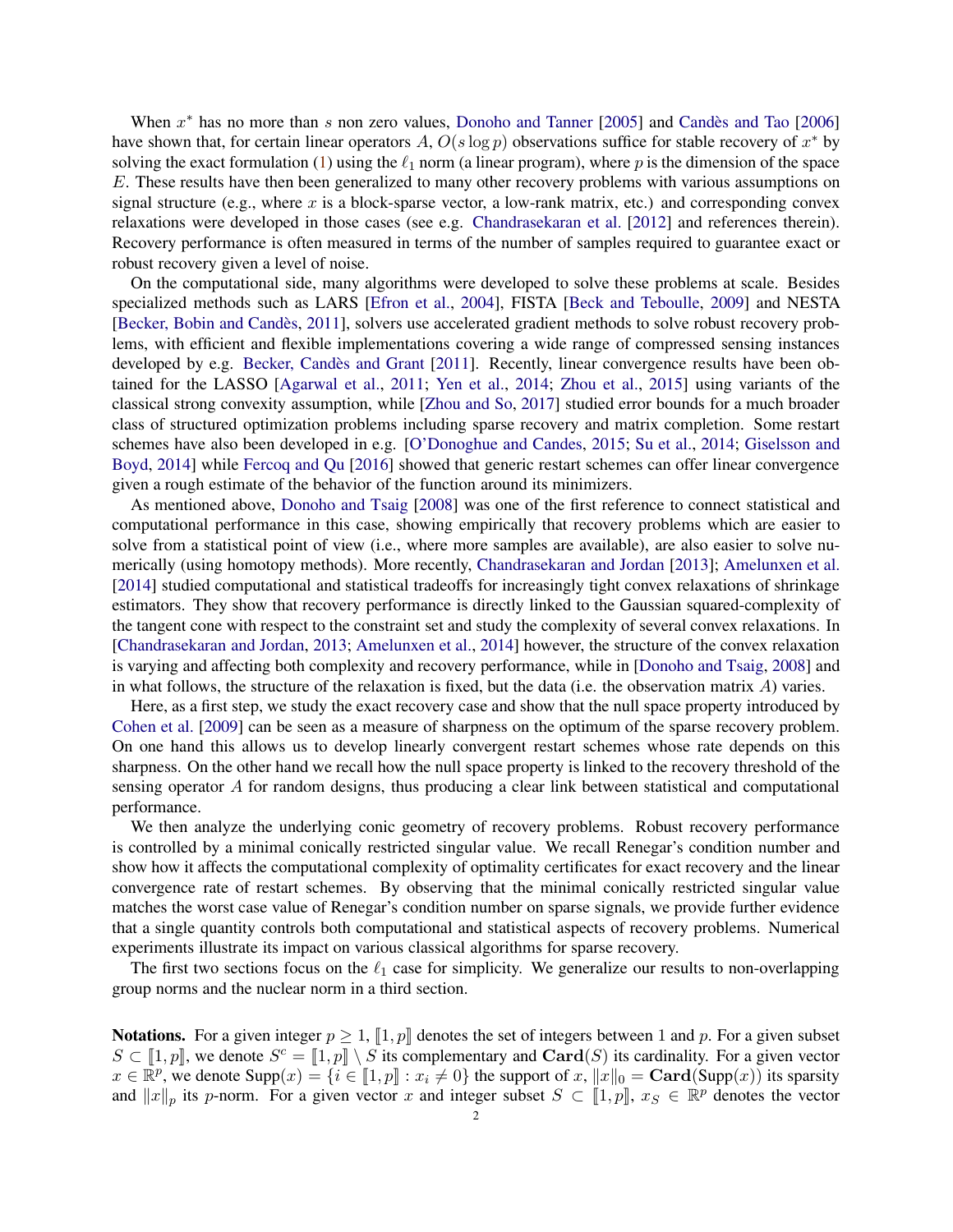obtained by zeroing all coefficients of x that are not in  $S$ . For a given linear operator or matrix  $A$ , we denote  $\text{Null}(A)$  its null space,  $\text{Im}(A)$  its range, and  $||X||_2$  its operator norm with respect to the Euclidean norm (for matrices this is the spectral norm). The identity operator is denoted I. In a linear topological space  $E$  we denote  $\text{int}(F)$  the interior of  $F \subset E$ . Finally for a given real a, we denote [a] the smallest integer larger than or equal to a and  $|a|$  the largest integer smaller than or equal to a.

## 1. SHARPNESS, RESTART AND SPARSE RECOVERY PERFORMANCE

In this section and the following one, we discuss sparse recovery problems using the  $\ell_1$  norm. Given a matrix  $A \in \mathbb{R}^{n \times p}$  and observations  $b = Ax^*$  on a signal  $x^* \in \mathbb{R}^p$ , recovery is performed by solving the  $\ell_1$ minimization program

<span id="page-2-2"></span><span id="page-2-0"></span>minimize 
$$
||x||_1
$$
  
subject to  $Ax = b$  \t( $\ell_1$  recovery)

in the variable  $x \in \mathbb{R}^p$ .

In what follows, we show that the Null Space Property condition (recalled below) can be seen as measure of sharpness for  $\ell_1$ -recovery of a sparse signal  $x^*$ , with

$$
||x||_1 - ||x^*||_1 > \gamma ||x - x^*||_1
$$
 (Sharp)

for any  $x \neq x^*$  such that  $Ax = b$ , and some  $0 \leq \gamma < 1$ . This first ensures that  $x^*$  is the unique minimizer of problem ( $\ell_1$  [recovery\)](#page-2-0) but also has important computational implications. It allows us to produce linear convergent restart schemes whose rates depend on sharpness. By connecting null space property to recovery threshold for random observation matrices, we thus get a direct link between computational and statistical aspects of sparse recovery problems.

1.1. Null space property  $\&$  sharpness for exact recovery. Although the definition of null space property appeared in earlier work [\[Donoho and Huo](#page-23-9), [2001;](#page-23-9) [Feuer and Nemirovski](#page-23-10), [2003](#page-23-10)] the terminology of restricted null space is due to [Cohen et al.](#page-23-8) [\[2009\]](#page-23-8). The following definition differs slightly from the original one in order to relate it to intrinsic geometric properties of the problem in Section [2.](#page-7-0)

Definition 1.1. (Null Space Property) *The matrix* A *satisfies the Null Space Property (NSP)* on support  $S \subset [1, p]$  *with constant*  $\alpha \geq 1$  *if for any*  $z \in Null(A) \setminus \{0\},$ 

<span id="page-2-1"></span>
$$
\alpha \|z_S\|_1 < \|z_{S^c}\|_1. \tag{NSP}
$$

*The matrix A satisfies the Null Space Property* at order s *with constant*  $\alpha \geq 1$  *if it satisfies it on every support* S *of cardinality at most* s*.*

The Null Space Property is a necessary and sufficient condition for the convex program ( $\ell_1$  [recovery\)](#page-2-0) to recover all signals up to some sparsity threshold. Necessity will follow from results recalled in Section [2.2.](#page-8-0) We detail sufficiency of [\(NSP\)](#page-2-1) using sharpness in the following proposition.

**Proposition 1.2.** *Given a coding matrix*  $A \in \mathbb{R}^{n \times p}$  *satisfying* [\(NSP\)](#page-2-1) *at order s with constant*  $\alpha \geq 1$ *, if the original signal*  $x^*$  *is s-sparse, then for any*  $x \in \mathbb{R}^p$  *satisfying*  $Ax = b$ ,  $x \neq x^*$ *, we have* 

$$
||x||_1 - ||x^*||_1 > \frac{\alpha - 1}{\alpha + 1} ||x - x^*||_1.
$$
\n(4)

*This implies signal recovery, i.e. optimality of*  $x^*$  *for* ( $\ell_1$  [recovery\)](#page-2-0)*, and the sharpness bound* [\(Sharp\)](#page-2-2) *with*  $\gamma = \frac{\alpha - 1}{\alpha + 1}.$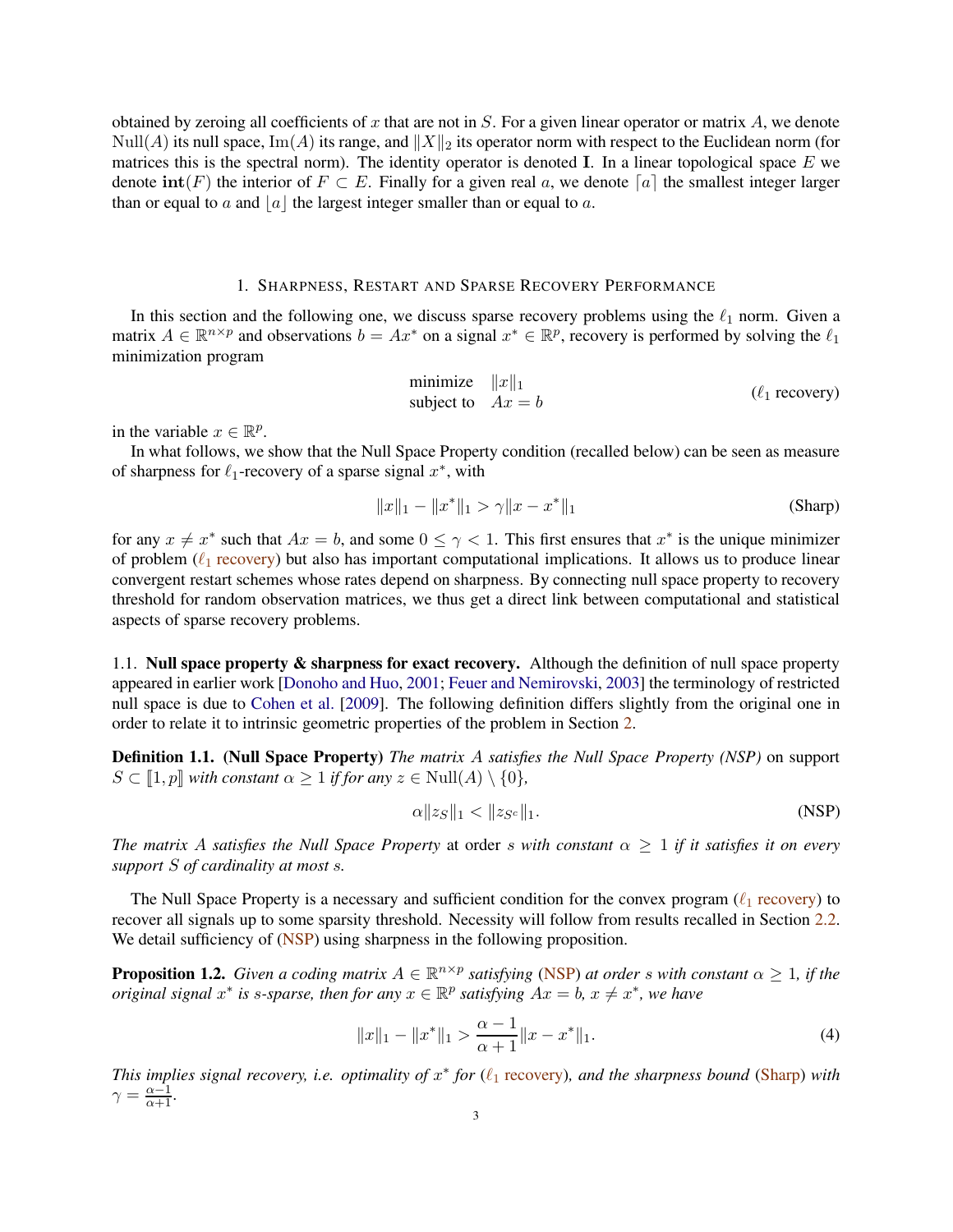**Proof.** The proof follows the one in [\[Cohen et al.](#page-23-8), [2009](#page-23-8), Theorem 4.4]. Let  $S = \text{supp}(x^*)$ , with Card(S)  $\leq$  s, and let  $x \neq x^*$  such that  $Ax = b$ , so  $z = x - x^* \neq 0$  satisfies  $Az = 0$ . Then

$$
||x||_1 = ||x_S^* + z_S||_1 + ||z_{S^c}||_1
$$
\n(5)

$$
\geq \|x_{S}^{*}\|_{1} - \|z_{S}\|_{1} + \|z_{S^{c}}\|_{1}
$$
\n<sup>(6)</sup>

$$
= \|x^*\|_1 + \|z\|_1 - 2\|z_S\|_1. \tag{7}
$$

Now as  $A$  satisfies [\(NSP\)](#page-2-1) on support  $S$ ,

$$
||z||_1 = ||z_S||_1 + ||z_{S^c}||_1 > (1+\alpha)||z_S||_1
$$
\n(8)

hence

$$
||x||_1 - ||x^*||_1 > \frac{\alpha - 1}{\alpha + 1} ||z||_1 = \frac{\alpha - 1}{\alpha + 1} ||x - x^*||_1.
$$
\n(9)

As  $\alpha \geq 1$ , this implies that  $x^*$  is the solution of program ( $\ell_1$  [recovery\)](#page-2-0) and the corresponding sharpness bound.

Sharpness is a crucial property for optimization problems that can be exploited to accelerate the performance of classical optimization algorithms [\[Nemirovskii and Nesterov,](#page-24-6) [1985;](#page-24-6) [Roulet and d'Aspremont](#page-24-7), [2017\]](#page-24-7). Before that we remark that it is in fact equivalent to [\(NSP\)](#page-2-1) at order s.

<span id="page-3-2"></span>**Proposition 1.3.** *Given a matrix*  $A \in \mathbb{R}^{n \times p}$  *such that problem* ( $\ell_1$  [recovery\)](#page-2-0) *is sharp on every s-sparse*  $signal x^*$ , *i.e. there exists*  $0 \leq \gamma < 1$  *such that* 

$$
||x||_1 - ||x^*||_1 > \gamma ||x - x^*||_1,
$$
\n(10)

*for any*  $x \neq x^*$  *such that*  $Ax = Ax^*$ *. Then,* A *satisfies* [\(NSP\)](#page-2-1) *at order s with constant*  $\alpha = \frac{1+\gamma}{1-\gamma} \ge 1$ *.* 

**Proof.** Let  $S \subset [1, p]$  with  $\text{Card}(S) \leq s$  and  $z \in \text{Null}(A)$ ,  $z \neq 0$ , such that  $Az_S = -Az_{S^c}$  and  $z_S \neq -z_{S^c}$ . Using sharpness of problem ( $\ell_1$  [recovery\)](#page-2-0) with  $x^* = z_S$ , and  $x = -z_{S^c}$ , we get

$$
||z_{S^c}||_1 - ||z_S||_1 > \gamma ||z||_1 = \gamma ||z_S||_1 + \gamma ||z_{S^c}||_1.
$$
\n(11)

Rearranging terms and using  $\gamma$  < 1, this reads

$$
||z_{S^c}||_1 > \frac{1+\gamma}{1-\gamma} ||z_S||_1,
$$
\n(12)

which is [\(NSP\)](#page-2-1) on support  $S$  with the announced constant. As  $S$  was taken arbitrarily, this means (NSP) holds at order  $s$ .

<span id="page-3-1"></span>1.2. Restarting first-order methods. In this section, we seek to solve the recovery problem ( $\ell_1$  [recovery\)](#page-2-0) and exploit the sharpness bound [\(Sharp\)](#page-2-2). The NESTA algorithm [Becker, Bobin and Candès, [2011\]](#page-22-1) uses the smoothing argument of [Nesterov](#page-24-8) [\[2005\]](#page-24-8) to solve ( $\ell_1$  [recovery\)](#page-2-0). In practice, this means using the optimal algorithm of [Nesterov](#page-24-9) [\[1983](#page-24-9)] to minimize

$$
f_{\epsilon}(x) \triangleq \sup_{\|u\|_{\infty} \le 1} \left\{ u^T x - \frac{\epsilon}{2p} \|u\|_{2}^{2} \right\}
$$
 (13)

for some  $\epsilon > 0$ , which approximates the  $\ell_1$  norm uniformly up to  $\epsilon/2$ . This is the classical Huber function, which has a Lipschitz continuous gradient with constant equal to  $p/\epsilon$ . Overall given an accuracy  $\epsilon$  and a starting point  $x_0$  this method outputs after t iterations a point  $x = A(x_0, \epsilon, t)$  such that

<span id="page-3-0"></span>
$$
||x||_1 - ||\hat{x}||_1 \le \frac{2p||x_0 - \hat{x}||_2^2}{\epsilon t^2} + \frac{\epsilon}{2},\tag{14}
$$

for any  $\hat{x}$  solution of problem ( $\ell_1$  [recovery\)](#page-2-0). Now if the sharpness bound is satisfied, restarting this method, as described in the [\(Restart\)](#page-4-0) scheme presented below, accelerates its convergence.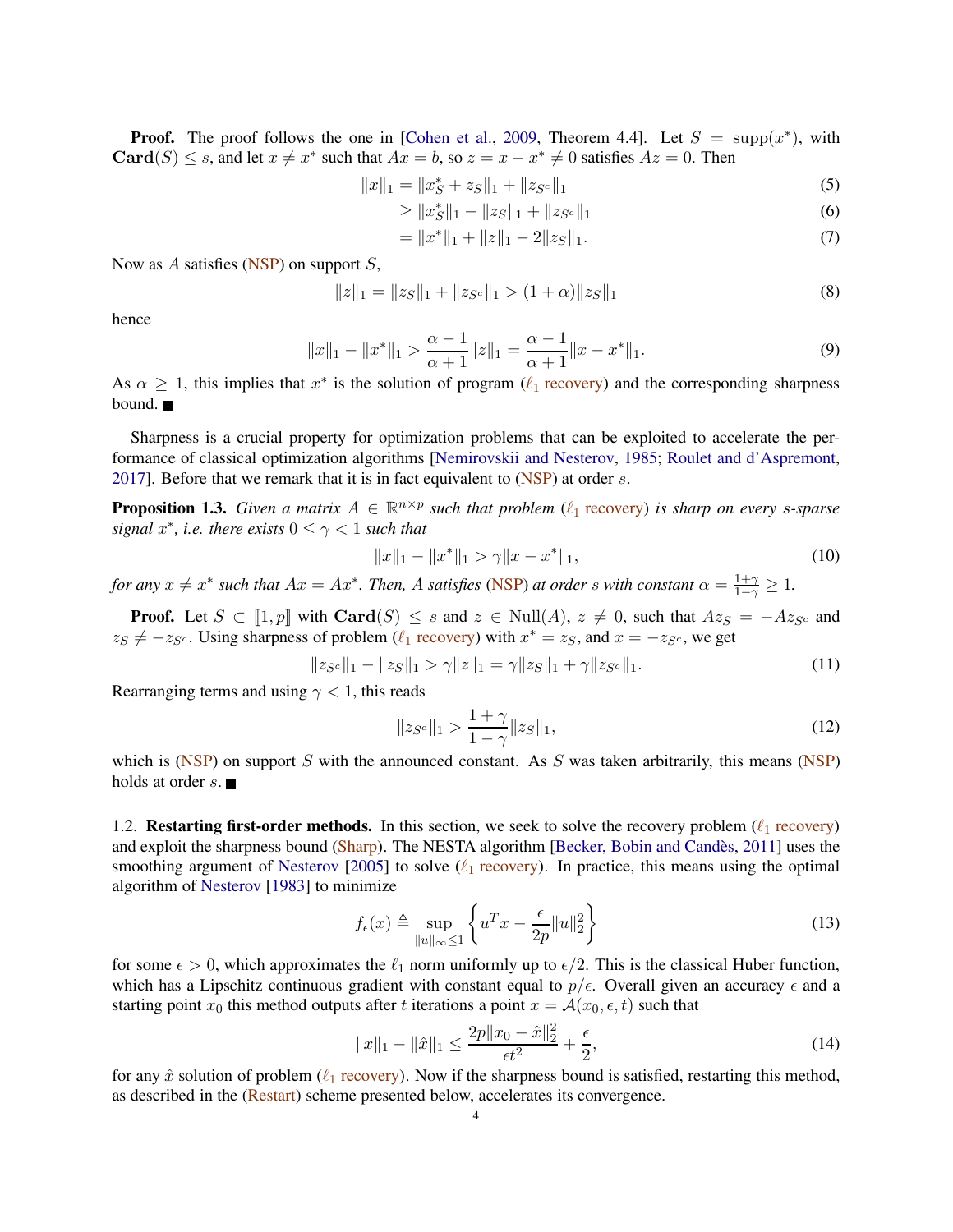# Algorithm 1 Restart Scheme (Restart)

**Input:** Initial point  $y_0 \in \mathbb{R}^p$ , initial gap  $\epsilon_0 \ge ||y_0||_1 - ||\hat{x}||_1$ , decreasing factor  $\rho$ , restart clock t For  $k = 1 \ldots, K$  compute

$$
\epsilon_k = \rho \epsilon_{k-1}, \qquad y_k = \mathcal{A}(y_{k-1}, \epsilon_k, t)
$$
 (Restart)  
**Output:** A point  $\hat{y} = y_K$  approximately solving  $(\ell_1 \text{ recovery})$ .

1.2.1. *Optimal restart scheme.* We begin by analyzing an optimal restart scheme assuming the sharpness constant is known. We use a non-integer clock to highlight its dependency to the sharpness. Naturally clock and number of restarts must be integer but this does not affect much bounds as detailed in Appendix [A.](#page-25-0) The next proposition shows that algorithm  $A$  needs a constant number of iterations to decrease the gap by a constant factor, which means restart leads to linear convergence.

<span id="page-4-4"></span>**Proposition 1.4.** Given a coding matrix  $A \in \mathbb{R}^{n \times p}$  and a signal  $x^* \in \mathbb{R}^p$  such that the sharpness *bound* [\(Sharp\)](#page-2-2) *is satisfied with*  $\gamma > 0$ , *i.e.* 

<span id="page-4-0"></span>
$$
||x||_1 - ||x^*||_1 > \gamma ||x - x^*||_1,
$$
\n(15)

*for any*  $x \neq x^*$  *such that*  $Ax = Ax^*$ *, running the* [\(Restart\)](#page-4-0) *scheme with*  $t \geq \frac{2\sqrt{p}}{\gamma \rho}$  $\frac{\partial \nabla P}{\partial \rho}$  ensures

<span id="page-4-1"></span>
$$
||y_k||_1 - ||x^*||_1 \le \epsilon_k,\tag{16}
$$

*at each iteration, with* x ∗ *the unique solution of problem* (ℓ<sup>1</sup> [recovery\)](#page-2-0)*. Using optimal parameters*

<span id="page-4-3"></span>
$$
\rho^* = e^{-1} \qquad and \qquad t^* = \frac{2e\sqrt{p}}{\gamma},\tag{17}
$$

*we get a point*  $\hat{y}$  *such that* 

<span id="page-4-2"></span>
$$
\|\hat{y}\|_1 - \|x^*\|_1 \le \exp\left(-\frac{\gamma}{2\sqrt{p}}eN\right)\epsilon_0. \tag{18}
$$

after running a total of  $N$  inner iterations of Algorithm [Restart](#page-4-0) with  $t = t^*$  (hence  $N/t$  restarts).

**Proof.** By the choice of  $\epsilon_0$ , [\(16\)](#page-4-1) is satisfied for  $k = 0$ . Assuming it holds at iteration k, combining sharpness bound [\(Sharp\)](#page-2-2) and complexity bound [\(14\)](#page-3-0) leads to, for  $x = \mathcal{A}(y_{k-1}, \epsilon_k, t)$ ,

$$
||x||_1 - ||x^*||_1 \le \frac{2p(||y_{k-1}||_1 - ||x^*||_1)^2}{\gamma^2 \epsilon_k t^2} + \frac{\epsilon_k}{2}
$$

$$
\le \frac{4p}{\rho^2 \gamma^2 t^2} \frac{\epsilon_k}{2} + \frac{\epsilon_k}{2}.
$$

Therefore after  $t \geq \frac{2\sqrt{p}}{\gamma \rho}$  $\frac{\partial \mathcal{L}^p}{\partial \rho}$  iterations, the method has achieved the decreased accuracy  $\epsilon_k$  which proves [\(16\)](#page-4-1). The overall complexity after a total of N inner iterations, hence  $N/t$  restarts, is then

$$
\|\hat{y}\|_1 - \|x^*\|_1 \le \rho^{N/t} \epsilon_0. \tag{19}
$$

If  $\gamma$  is known, using exactly  $\frac{2\sqrt{p}}{\gamma q}$  $\frac{\partial \sqrt{\rho}}{\partial \rho}$  inner iterations at each restart leads to

$$
\|\hat{y}\|_1 - \|x^*\|_1 \le \exp\left(\frac{\gamma}{2\sqrt{p}} N\rho \log \rho\right) \epsilon_0. \tag{20}
$$

Optimizing in  $\rho$  yields  $\rho^* = e^{-1}$ , and with  $t^*$  inner iterations the complexity bound [\(18\)](#page-4-2) follows.

To run NESTA,  $A^T A$  is assumed to be an orthogonal projector (w.l.o.g. at the cost of computing an SVD) such that the projection on the feasible set is easy. Becker, Bobin and Candès [\[2011\]](#page-22-1) already studied restart schemes that they called "acceleration with continuation". However their restart criterion depends on the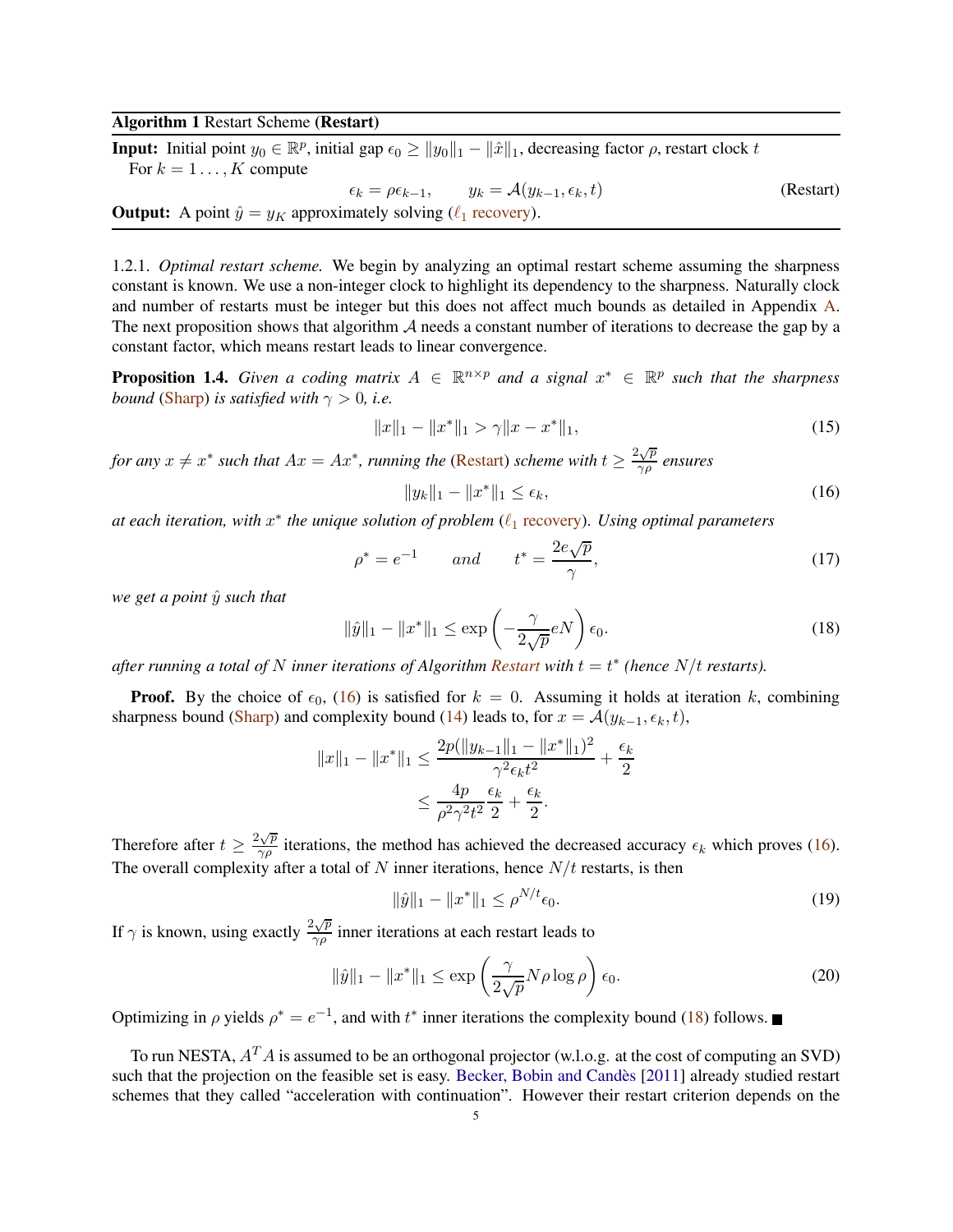relative variation of objective values, not on the number of iterates, and no linear convergence was proven. We further note that linear convergence of restart schemes requires an assumption of the form

<span id="page-5-0"></span>
$$
f(x) - f^* \ge \gamma d(x, X^*)^{\nu},\tag{21}
$$

where  $d(x, X^*)$  is the distance (in any norm) from x to the set of minimizers of the objective function f (here  $f(x) = ||x||_1$ [\). This type of bound is known as Łojasiewicz's inequality, studied for example in](#page-22-5) Bolte et al. [\[2007](#page-22-5)] for non-smooth convex functions. Here [\(NSP\)](#page-2-1) ensures that the set of minimizers is reduced to a singleton, the original signal.

<span id="page-5-2"></span>1.2.2. *Practical restart scheme.* Several parameters are needed to run the optimal scheme above. The optimal decreasing factor is independent of the data. The initial gap  $\epsilon_0$  can be taken as  $||y_0||_1$  for  $Ay_0 = b$ . The sharpness constant  $\gamma$  is for its part mostly unknown such that we cannot choose the number  $t^*$  of inner iterations a priori. However, given a budget of iterations  $N$  (the total number of iterations in the optimization algorithm, across restarts), a log scale grid search can be performed on the optimal restart clock to get nearly optim[al rates as detailed in the following corollary \(contrary to the general results in \[](#page-24-7)Roulet and d'Aspremont, [2017](#page-24-7)], the sharpness exponent  $\nu$  in [\(21\)](#page-5-0) is equal to one here, simplifying the parameter search).

**Corollary 1.5.** *Given a coding matrix*  $A \in \mathbb{R}^{n \times p}$ , *a signal*  $x^* \in \mathbb{R}^p$  *such that the sharpness bound* [\(Sharp\)](#page-2-2) *is satisfied with*  $\gamma > 0$ , a budget of N iterations, run the following schemes from an initial point  $y_0$ 

(Restart) with 
$$
t = h^j
$$
,  $j = 1, ..., \lfloor \log_h N \rfloor$  (22)

*with* h *the grid search precision. Stop restart iteration when the total number of iterations has exceeded the budget* N*. Then, provided that* N ≥ ht<sup>∗</sup> *, where* t ∗ *is defined in* [\(17\)](#page-4-3)*, at least one of these restart schemes achieves a precision given by*

$$
\|\hat{y}\|_1 - \|x^*\|_1 \le \exp\left(-\frac{\gamma}{2h\sqrt{p}}eN\right)\epsilon_0. \tag{23}
$$

*Overall running the logarithmic grid search has a complexity*  $\log_h N$  *times higher than running* N *iterations in the optimal scheme.*

**Proof.** All schemes stop after at most  $N + h^j \le 2N$  iterations. As we assumed  $N \ge ht^*, j = \lceil \log_h t^* \rceil \le 2N$  $\log_h N$  and [\(Restart\)](#page-4-0) has been run with  $t = h^j$ . Proposition [1.4](#page-4-4) ensures, since  $t \ge t^*$ , that the output of this scheme achieves after  $N' \geq N$  total iterations a precision

$$
\|\hat{y}\|_{1} - \|\hat{x}\|_{1} \le e^{-N'/t}\epsilon_{0} \le e^{-N/t}\epsilon_{0}
$$
\n(24)

and as  $t \leq ht^*$ 

$$
\|\hat{y}\|_{1} - \|\hat{x}\|_{1} \le e^{-N/(ht^*)}\epsilon_0
$$
\n(25)

which gives the result. Finally the logarithmic grid search costs  $\log_h N$  to get this approximative optimal bound.

Sharpness therefore controls linear convergence of simple restart schemes to solve  $(\ell_1$  [recovery\)](#page-2-0). We now turn back to [\(NSP\)](#page-2-1) estimates and connect them to recovery thresholds of the sampling matrix. This will give us a direct link between computational complexity and recovery performance for exact recovery problems.

<span id="page-5-1"></span>1.3. Recovery threshold. If [\(NSP\)](#page-2-1) is satisfied at a given order s it holds also for any  $s' \leq s$ . However, the constant, and therefore the speed of convergence, may change. Here we show that this constant actually depends on the ratio between the maximal order at which  $\vec{A}$  satisfies [\(NSP\)](#page-2-1) and the sparsity of the signal that we seek to recover.

To this end, we give a more concrete geometric meaning to the constant  $\alpha$  in [\(NSP\)](#page-2-1), connecting it with the diameter of a section of the  $\ell_1$  ball by the null space of the matrix A (see e.g. [Kashin and Temlyakov](#page-23-11) [\[2007](#page-23-11)] for more details).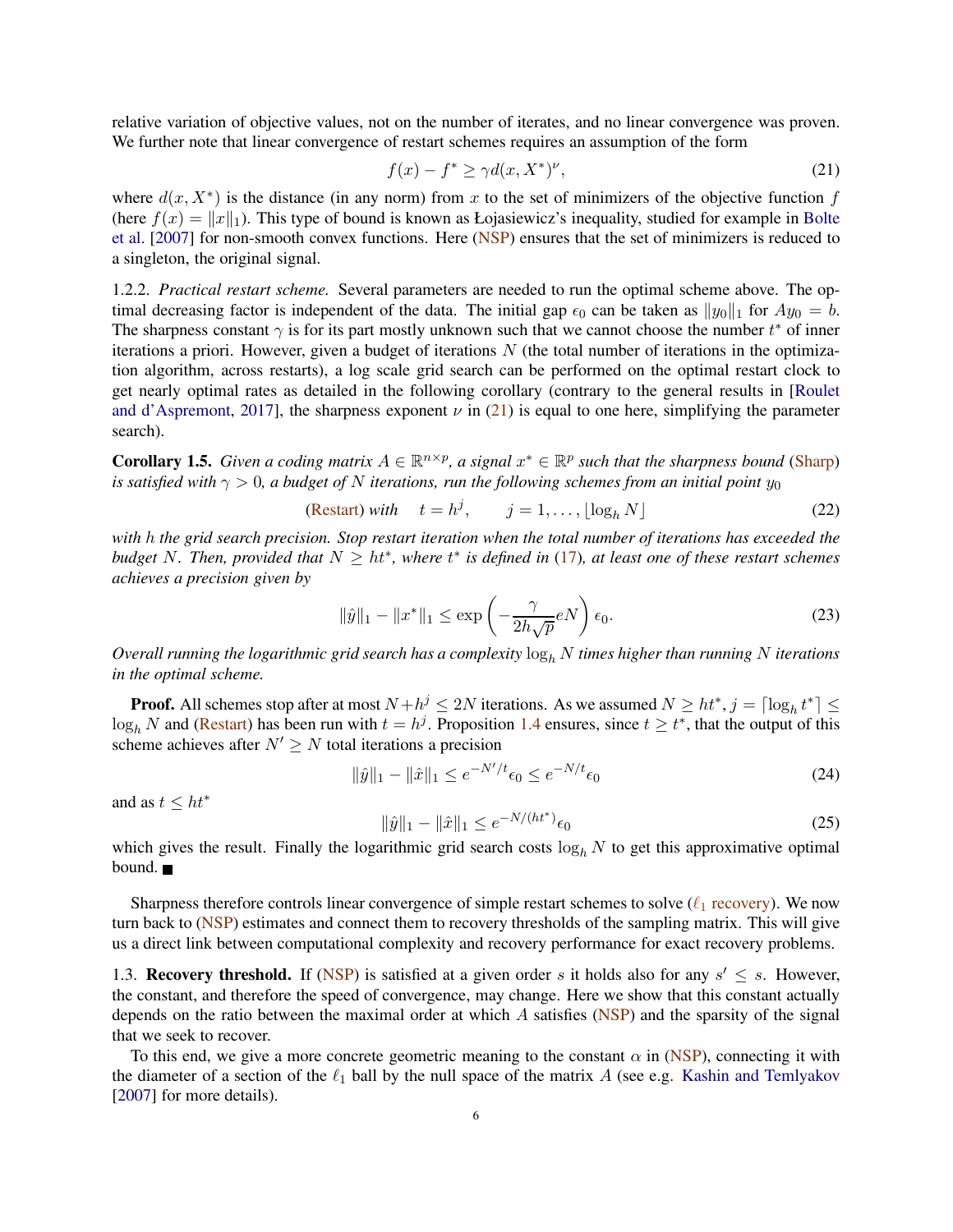**Lemma 1.6.** *Given a matrix*  $A \in \mathbb{R}^{n \times p}$ *, denote* 

$$
\frac{1}{2}\operatorname{diam}(B_1^p \cap \text{Null}(A)) = \sup_{\substack{Az = 0 \\ \|z\|_1 \le 1}} \|z\|_2,\tag{26}
$$

*the radius of the section of the*  $\ell_1$  *ball*  $B_1^p$ 1 *by the null space of the matrix* A *and*

<span id="page-6-0"></span>
$$
s_A \triangleq 1/\operatorname{diam}(B_1^p \cap \text{Null}(A))^2, \tag{27}
$$

*a recovery threshold. Then A satisfies* [\(NSP\)](#page-2-1) *at any order*  $s < s<sub>A</sub>$  *with constant* 

$$
\alpha = 2\sqrt{s_A/s} - 1 > 1.
$$
 (28)

**Proof.** For any  $z \in Null(A)$  and support set S with  $Card(S) \leq s$ , using equivalence of norms and definition of the radius,

$$
||z_S||_1 \le \sqrt{s} ||z||_2 \le \frac{1}{2} \sqrt{\frac{s}{s_A}} ||z||_1 = \frac{1}{2} \sqrt{\frac{s}{s_A}} (||z_S||_1 + ||z_{S^c}||_1),
$$
\n(29)

which means, as  $s < s<sub>A</sub>$ ,

$$
||z_{S^c}||_1 \ge (2\sqrt{s_A/s} - 1)||z_S||_1,
$$
\n(30)

hence the desired result.

With  $s_A$  defined in [\(27\)](#page-6-0), for any signal  $x^*$  of sparsity  $s < s_A$ , the sharpness bound [\(Sharp\)](#page-2-2) then reads

$$
||x||_1 - ||x^*||_1 \ge \left(1 - \sqrt{s/s_A}\right) ||x - x^*||_1,\tag{31}
$$

and the optimal restart scheme defined in Proposition [1.4](#page-4-4) has complexity

$$
\|\hat{y}\|_{1} - \|x^{*}\|_{1} \le \exp\left(-\left(1 - \sqrt{s/s_{A}}\right) \frac{e}{2\sqrt{p}} N\right) \epsilon_{0},\tag{32}
$$

which means that, given a sensing matrix  $A$  with recovery threshold  $s_A$ , the sparser the signal, the faster the algorithm.

Precise estimates of the diameter of random sections of norm balls can be computed using classical results in geometric functional analysis. The low  $M^*$  estimates of [Pajor and Tomczak-Jaegermann](#page-24-10) [\[1986](#page-24-10)] (see [\[Vershynin](#page-24-11), [2011,](#page-24-11) Theorem 3.1] for a concise presentation) show that when  $E \subset \mathbb{R}^p$  is a random subspace of codimension *n* (e.g. the null space of a random matrix  $A \in \mathbb{R}^{n \times p}$ ), then

$$
\operatorname{diam}(B_1^p \cap E) \le c \sqrt{\frac{\log p}{n}},\tag{33}
$$

with high probability, where  $c > 0$  is an absolute constant. This means that the recovery threshold  $s_A$ satisfies

$$
s_A \ge n/(c^2 \log p),\tag{34}
$$

with high probability and leads to the following corollary.

**Corollary 1.7.** Given a random sampling matrix  $A \in \mathbb{R}^{n \times p}$  whose nullspace is Haar distributed on the *Grassman manifold, and a signal*  $x^*$  with sparsity  $s < n/(c^2 \log p)$ , [\(Restart\)](#page-4-0) scheme with optimal parame*ters defined in*  $(17)$  *outputs a point*  $\hat{y}$  *such that* 

$$
\|\hat{y}\|_1 - \|x^*\|_1 \le \exp\left(-\left(1 - c\sqrt{\frac{s\log p}{n}}\right)\frac{e}{2\sqrt{p}}N\right)\epsilon_0,\tag{35}
$$

*with high probability, where* c *is a universal constant and* N *is the total number of iterations.*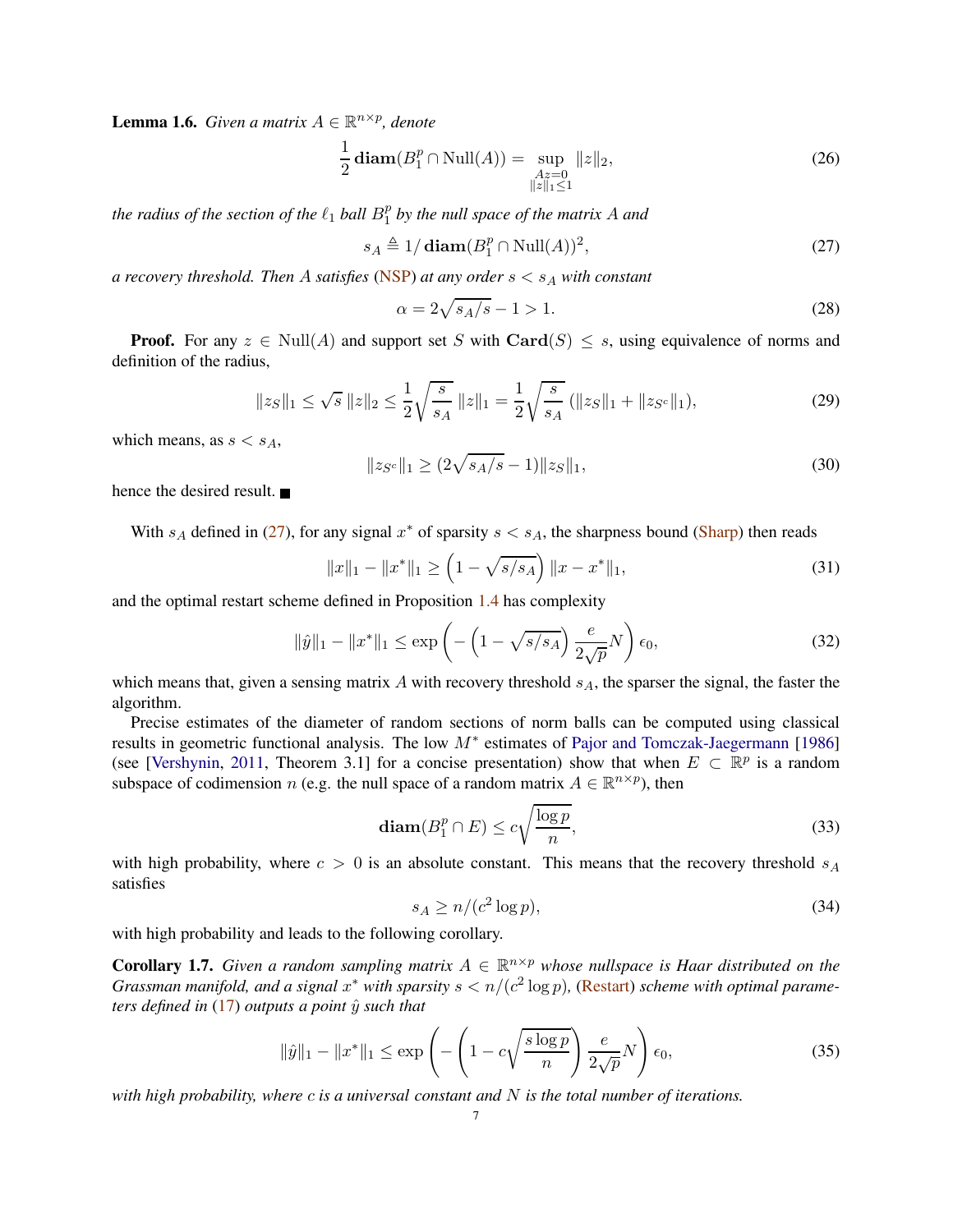This means that the complexity of the optimization problem ( $\ell_1$  [recovery\)](#page-2-0) is controlled by the oversampling ratio  $n/s$ . In other words, while increasing the number of samples increases the time complexity of elementary operations of the algorithm, it also increases its rate of convergence.

### 2. RENEGAR'S CONDITION NUMBER AND RESTRICTED SINGULAR VALUES

<span id="page-7-0"></span>We first gave concrete evidence of the link between optimization complexity and recovery performance for the exact recovery problem by highlighting sharpness properties of the objective around the true signal, given by the null space condition. We now take a step back and consider results on the underlying conic geometry of recovery problems that also control both computational and statistical aspects.

On the statistical side, minimal conically restricted singular values are known to control recovery performance in robust recovery problems. On the computational side, Renegar's condition number, a well known computational complexity measure for conic convex programs, controls the cost of obtaining optimality certificates for exact recovery and the sharpness of exact recovery problems (hence computational complexity of the [\(Restart\)](#page-4-0) scheme presented in the previous section). Numerical experiments will then illustrate its relevance to control numerous other classical algorithms. By observing that minimal conically restricted singular values match the worst case of Renegar's condition number on sparse signals, our analysis shows once more that one single geometrical quantity controls both statistical robustness and computational complexity of recovery problems.

<span id="page-7-6"></span>2.1. Conic linear systems. Conic linear systems arise naturally from optimality conditions of the exact recovery problem. To see this, define the tangent cone at point x with respect to the  $\ell_1$  norm, that is, the set of descent directions for  $\|\cdot\|_1$  at x, as

<span id="page-7-3"></span>
$$
\mathcal{T}(x) = \text{cone}\{z : ||x + z||_1 \le ||x||_1\}.
$$
\n(36)

As shown for example by [\[Chandrasekaran et al.](#page-23-3), [2012,](#page-23-3) Prop 2.1] a point x is then the unique optimum of the exact recovery problem ( $\ell_1$  [recovery\)](#page-2-0) if and only if Null(A)  $\cap$   $\mathcal{T}(x) = \{0\}$ , that is, there is no point satisfying the linear constraints that has lower  $\ell_1$  norm than x. Correct recovery of an original signal  $x^*$  is therefore certified by the infeasibility of a conic linear system of the form

<span id="page-7-1"></span>find z  
s.t. 
$$
Az = 0
$$
  
 $z \in C, z \neq 0$ , (P<sub>A,C</sub>)

where C is a closed cone and A a given matrix. For both computational and statistical aspects we will be interested in the distance to feasibility. On the computational side this will give a distance to ill-posedness that plays the role of a condition number. On the statistical side it will measure the amount of perturbation that the recovery can handle.

**Definition 2.1** (Distance to feasibility). *Writing*  $\mathcal{M}_C = \{A \in \mathbb{R}^{n \times p} : (\mathbf{P}_{A,C}) \text{ is infeasible}\}\$  $\mathcal{M}_C = \{A \in \mathbb{R}^{n \times p} : (\mathbf{P}_{A,C}) \text{ is infeasible}\}\$  $\mathcal{M}_C = \{A \in \mathbb{R}^{n \times p} : (\mathbf{P}_{A,C}) \text{ is infeasible}\}\$ *, distance to feasibility is defined as*

<span id="page-7-5"></span>
$$
\sigma_C(A) \triangleq \inf_{\Delta A} \{ \|\Delta A\|_2 : A + \Delta A \notin \mathcal{M}_C \}. \tag{37}
$$

A geometric analysis of the problem explicits the distance to feasibility in terms of minimal conically restricted singular value, as recalled in the following lemma.

<span id="page-7-4"></span>**Lemma 2.2.** *Given a matrix*  $A \in \mathbb{R}^{p \times n}$  *and a closed cone C, the distance to feasibility of*  $(P_{A,C})$  $(P_{A,C})$  $(P_{A,C})$  *is given by*

<span id="page-7-2"></span>
$$
\sigma_C(A) = \min_{\substack{x \in C \\ \|x\|_2 = 1}} \|Ax\|_2.
$$
\n(38)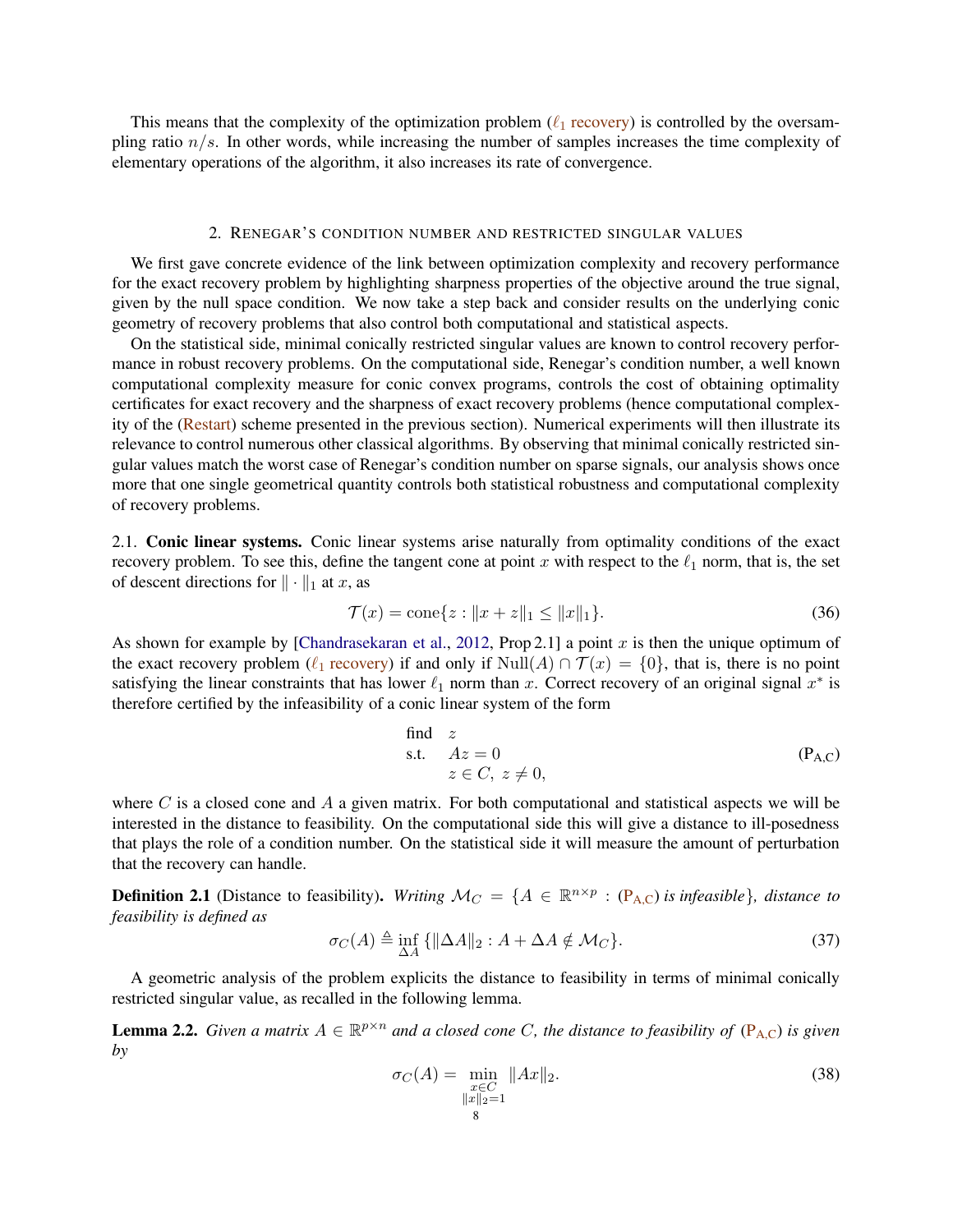**Proof.** We recall the short proof of [\[Amelunxen and Lotz,](#page-22-6) [2014](#page-22-6), Lemma 3.2]. Similar results have been derived by [\[Freund and Vera,](#page-23-12) [1999](#page-23-12)*b*, Theorem 2] and [\[Belloni and Freund](#page-22-7), [2009](#page-22-7), Lemma 3.2]. Let  $z \in C$ , with  $||z||_2 = 1$ , achieve the minimum above. Then  $\Delta A = -Azz^T$  satisfies  $(A + \Delta A)z = 0$ , so  $A + \Delta A \notin \mathcal{M}_C$  and

$$
\sigma_C(A) \le ||\Delta A||_2 = ||Az||_2 ||z||_2 = \min_{\substack{x \in C \\ ||x||_2 = 1}} ||Ax||_2.
$$
\n(39)

On the other hand denote  $\Delta A$  a perturbation such that  $A + \Delta A \notin \mathcal{M}_C$ . Then there exists  $z \in C \setminus \{0\}$  such that  $(A + \Delta A)z = 0$ . Thus we have

$$
\|\Delta A\|_2 \ge \frac{\|\Delta Az\|_2}{\|z\|_2} = \frac{\|Az\|_2}{\|z\|_2} \ge \min_{\substack{x \in C \\ \|x\|_2 = 1}} \|Ax\|_2. \tag{40}
$$

Taking the infimum on the left-hand side over all  $\Delta A$  such that  $A + \Delta A \notin \mathcal{M}_C$  concludes the proof. ■

Expression [\(38\)](#page-7-2) writes distance to infeasibility as a cone restricted eigenvalue. Minimal cone restricted eigenvalues also directly characterize recovery performance as we recall now.

<span id="page-8-0"></span>2.2. Recovery performance of robust recovery. Several quantities control the stability of sparse recovery in a noisy setting, with e.g. [\[Candes et al.,](#page-23-13) [2006](#page-23-13)[\] using restricted isometry constants, and \[](#page-23-11)Kashin and Temlyakov, [2007](#page-23-11); [Juditsky and Nemirovski,](#page-23-14) [2011\]](#page-23-14) using diameters with respect to various norms. In this vein, the previous section showed that recovery of a signal  $x^*$  is ensured by infeasiblity of the conic linear system  $(P_{A,T(x^*)})$ , i.e. positiveness of the minimal conically restricted singular value  $\sigma_{T(x^*)}(A)$ . We now show how this quantity also controls recovery performance in the presence of noise. In that case, the robust recovery problem attempts to retrieve an original signal  $x^*$  by solving

minimize 
$$
||x||_1
$$
  
subject to  $||Ax - b||_2 \le \delta ||A||_2$ , (Robust  $\ell_1$  recovery)

in the variable  $x \in \mathbb{R}^p$ , with the same design matrix  $A \in \mathbb{R}^{n \times p}$ , where  $b \in \mathbb{R}^n$  are given observations perturbed by noise of level  $\delta > 0$ . The following classical result then bounds reconstruction error in terms of  $\sigma_{\mathcal{T}(x^*)}(A)$ .

<span id="page-8-3"></span>**Lemma 2.3.** *Given a coding matrix*  $A \in \mathbb{R}^{n \times p}$  *and an original signal*  $x^*$ *, suppose we observe*  $b = Ax^* + w$ *where*  $||w||_2 \leq \delta ||A||_2$  *and denote an optimal solution of* (Robust  $\ell_1$  [recovery\)](#page-8-1) *by*  $\hat{x}$ *. If the minimal singular value*  $\sigma_{\mathcal{T}(x^*)}(A)$  *in* [\(38\)](#page-7-2) *restricted to the tangent cone*  $\mathcal{T}(x^*)$  *in* [\(36\)](#page-7-3) *is positive, the following error bound holds:*

<span id="page-8-1"></span>
$$
\|\hat{x} - x^*\|_2 \le 2 \frac{\delta \|A\|_2}{\sigma_{\mathcal{T}(x^*)}(A)}.\tag{41}
$$

**Proof.** We recall the short proof of [\[Chandrasekaran et al.](#page-23-3), [2012,](#page-23-3) Prop. 2.2]. Both  $\hat{x}$  and  $x^*$  are feasible for (Robust  $\ell_1$  [recovery\)](#page-8-1) and  $\hat{x}$  is optimal, so that  $\|\hat{x}\|_1 \leq \|x^*\|_1$ . Thus, the error vector  $\hat{x} - x^*$  is in the tangent cone  $\mathcal{T}(x^*)$ . By the triangle inequality,

$$
||A(\hat{x} - x^*)||_2 \le ||A\hat{x} - b||_2 + ||Ax^* - b||_2 \le 2\delta ||A||_2.
$$
 (42)

Furthermore, by definition of  $\sigma_{\mathcal{T}(x^*)}(A)$ ,

$$
||A(\hat{x} - x^*)||_2 \ge \sigma_{\mathcal{T}(x^*)}(A) ||\hat{x} - x^*||_2.
$$
\n(43)

Combining the two concludes the proof.

Therefore the robustness of the coding matrix  $A$  on all  $s$ -sparse signals is controlled by

<span id="page-8-2"></span>
$$
\mu_s(A) \triangleq \inf_{x \,:\, \|x\|_0 \le s} \min_{\substack{z \in \mathcal{T}(x) \\ \|z\|_2 = 1}} \|Az\|_2. \tag{44}
$$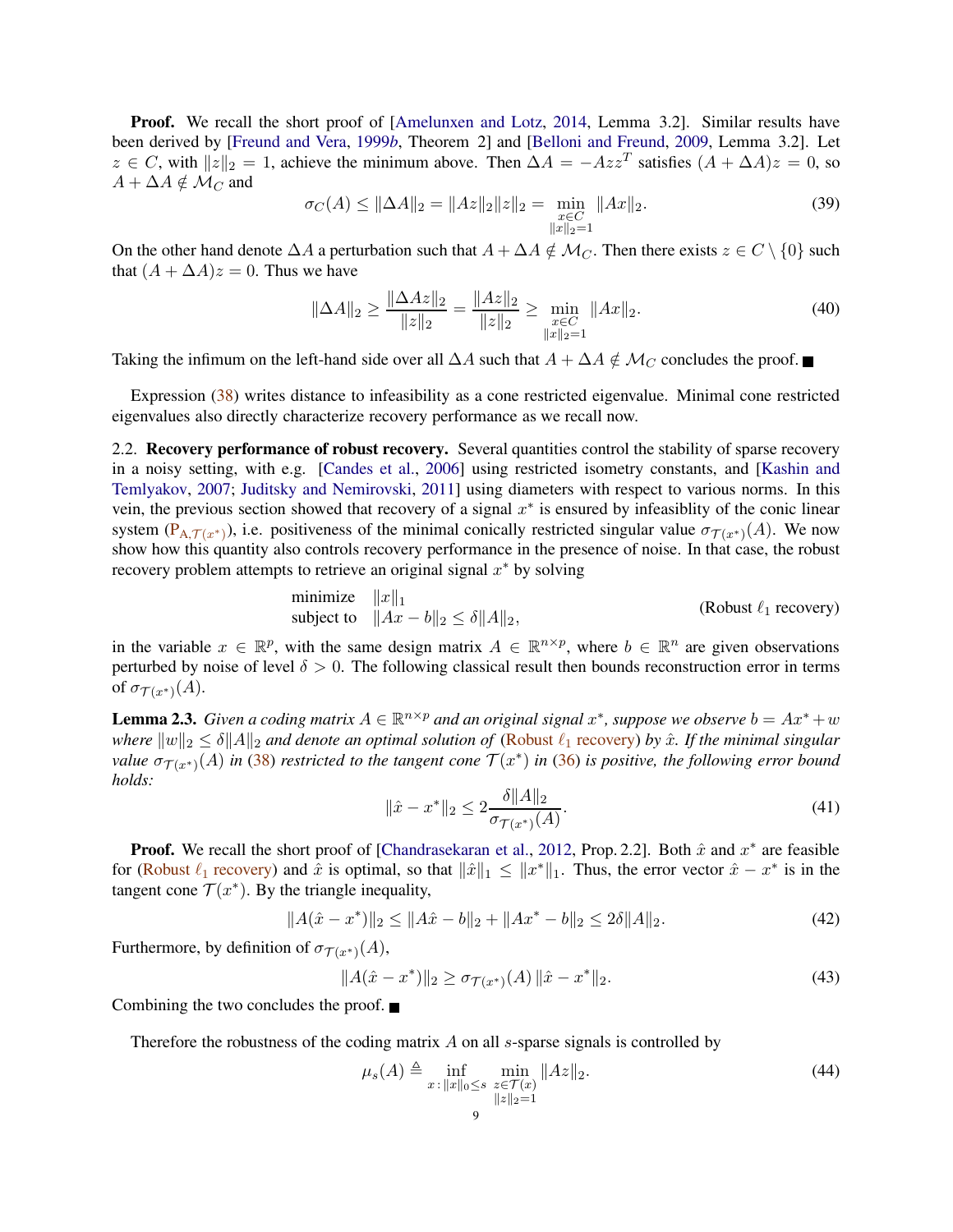Expression of this minimal conically singular value can the be simplified by identifying the tangent cones on s-sparse signals, as done in the following lemma.

**Lemma 2.4.** *For any subset*  $S \subset [1, p]$ *, let* 

$$
\mathcal{E}_S = \{ z : \|z_{S^c}\|_1 \le \|z_S\|\} \qquad \text{and} \qquad \mathcal{F}_S = \bigcup_{x \colon x = x_S} \mathcal{T}(x), \tag{45}
$$

*then*  $\mathcal{E}_S = \mathcal{F}_S$ *.* 

**Proof.** Let  $z \in \mathcal{E}_S$ , take  $x = -z_S$ , then

$$
||x+z||_1 = ||z_{S^c}||_1 \le ||z_S||_1 = ||x||_1.
$$
\n(46)

Therefore  $z \in \mathcal{T}(x) \subset \mathcal{F}_S$  as  $x = x_S$ .

Conversely let  $z \in \mathcal{F}_S$ , and  $x \in \mathbb{R}^p$ , with  $x = x_S$ , such that  $z \in \mathcal{T}(x)$ . Then

$$
||x+z||_1 = ||x+z_S||_1 + ||z_{S^c}||_1 \ge ||x||_1 - ||z_S||_1 + ||z_{S^c}||_1.
$$
\n(47)

As  $z \in \mathcal{T}(x)$ , this implies  $||z_{S}||_1 \leq ||z_S||_1$ , so  $z \in \mathcal{E}_S$  and we conclude that  $\mathcal{E}_S = \mathcal{F}_S$ .

Therefore, the previous expression for the minimal conically restricted singular value [\(44\)](#page-8-2) can be equivalently stated as

<span id="page-9-1"></span>
$$
\mu_s(A) = \min_{\substack{S \subset [\![1,p]\!] \\ \text{Card}(S) \le s}} \min_{\substack{\|z_{Sc}\|_1 \le \|z_{S}\|_1 \\ \|z\|_2 = 1}} \|Az\|_2. \tag{48}
$$

This quantity upper bounds the conically restricted singular value introduced in [\[Bickel et al.,](#page-22-8) [2009](#page-22-8)] defined as

$$
\kappa_s(A) = \inf_{\substack{S \in [\![1,p]\!] \\ \textbf{Card}(S) \le s}} \inf_{\substack{\|x_{S^c}\|_1 \le \|x_S\|_1 \\ \|x_S\|_2 = 1}} \|Ax\|_2
$$

In [Bickel et al.](#page-22-8) [\[2009](#page-22-8)], the authors showed that it controls estimation performance of LASSO and Dantzig selector, which was further explored by [Van De Geer and Bühlmann, [2009\]](#page-24-12). Observe that positiveness of  $\mu_s(A)$  is equivalent to [\(NSP\)](#page-2-1) at order s with constant 1 which shows necessity of (NSP) for sparse recovery.

Since both null space property and conically restricted singular values are necessary and sufficient conditions for exact recovery they may have been linked previously in the literature. Here we derive estimates for the constant in [\(NSP\)](#page-2-1) from the minimal cone restricted singular value using tools form conic linear systems. We search for  $\alpha$  such that [\(NSP\)](#page-2-1) is satisfied at order s. Equivalently we search for  $\alpha$  such that for any support  $S$  of cardinality at most  $s$ , the conic linear system

<span id="page-9-0"></span>find z  
s.t. 
$$
Az = 0
$$
  

$$
||z_{S^c}||_1 \le \alpha ||z_S||_1, z \ne 0
$$
 (49)

is infeasible. Notice that system [\(49\)](#page-9-0) for  $\alpha > 1$  is a perturbed version of the case  $\alpha = 1$ , so the problem reduces to studying the sensitivity to perturbations of conic linear systems as shown in the following lemma.

<span id="page-9-2"></span>**Lemma 2.5.** *Given a matrix*  $A \in \mathbb{R}^{n \times p}$  *and an integer*  $s \in [1, p]$ *, if the minimal conically restricted singular value*  $\mu_s(A)$  *in* [\(44\)](#page-8-2) *and* [\(48\)](#page-9-1) *is positive, then* A *satisfies* [\(NSP\)](#page-2-1) *at order s for any constant* 

$$
\alpha \le \left(1 - \frac{\mu_s(A)}{\|A\|_2}\right)^{-1}.\tag{50}
$$

**Proof.** For a support S of cardinality at most s, write P the orthogonal projector on this support (that is,  $Px = x_S$ ,  $\bar{P} = I - P$  its orthogonal projector and define the closed cone  $C_S = \{z : ||z_{Sc}||_1 \le ||z_S||_1\}.$ Given  $\alpha \geq 1$ , denote  $H = \alpha^{-1}P + \overline{P} = \mathbf{I} - (1 - \alpha^{-1})P$ . Observe that

$$
\{z : \|z_{S^c}\|_1 \le \alpha \|z_S\|_1\} = HC_S. \tag{51}
$$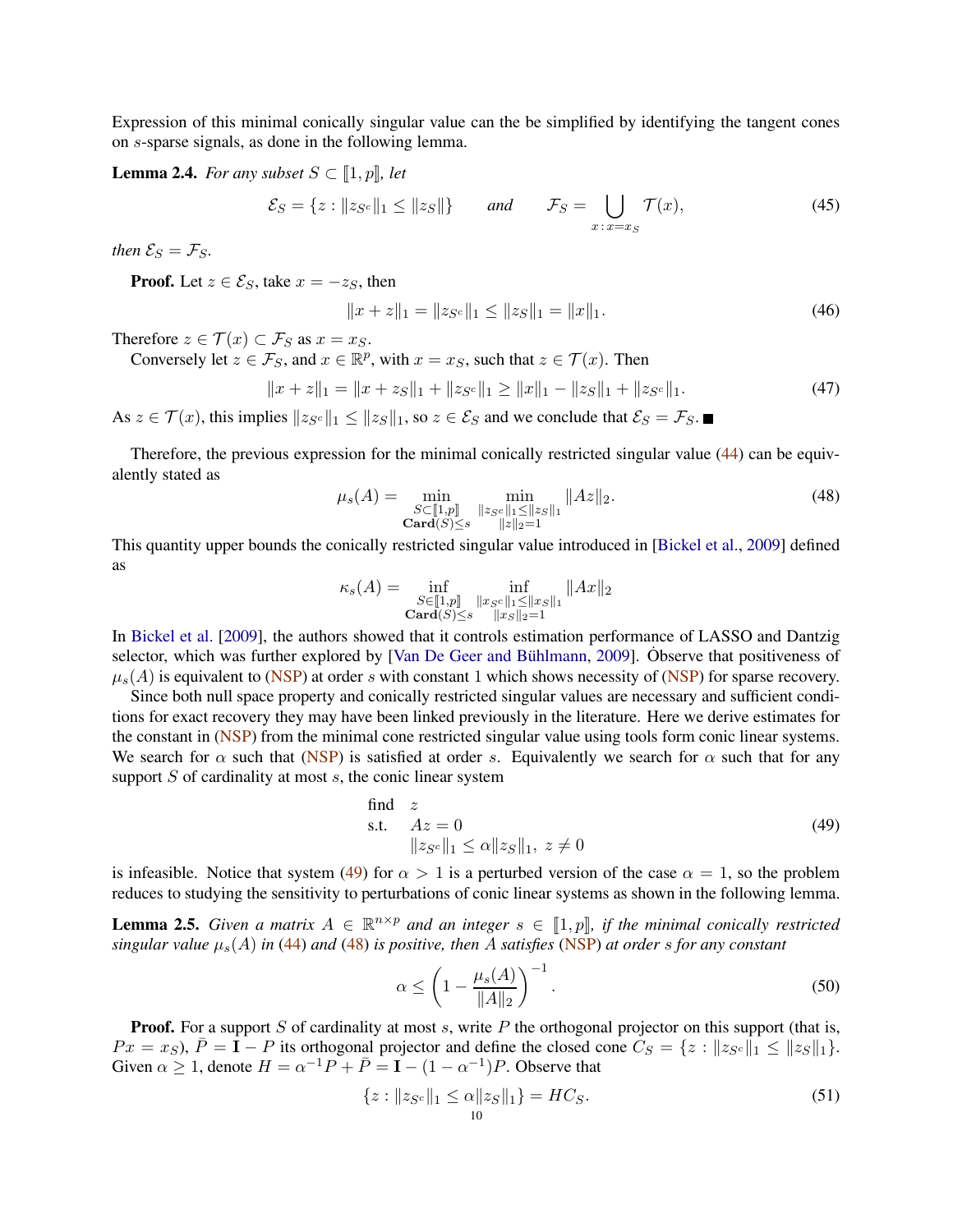Therefore, the conic linear system [\(49\)](#page-9-0) reads

find z  
s.t. 
$$
Az = 0
$$
  
 $z \in HC_S, z \neq 0.$  (52)

As  $H$  is invertible, this is equivalent to

<span id="page-10-0"></span>find z  
s.t. 
$$
AHz = 0
$$
  
 $z \in C_S, z \neq 0.$  (53)

Therefore, if the conic linear system

find z  
s.t. 
$$
Az = 0
$$
  
 $z \in C_S$ ,  $z \neq 0$  (54)

is infeasible, that is  $\sigma_{C_S}(A) > 0$ , by Lemma [2.2,](#page-7-4) which is true for  $\mu_s > 0$ , then by definition of the distance to feasibility, [\(53\)](#page-10-0) is also infeasible provided  $||AH - A||_2 \leq \sigma_{C_S}(A)$ , which holds for any  $\alpha \geq 1$  such that

$$
(1 - \alpha^{-1}) \|AP\|_2 \le \sigma_{C_S}(A). \tag{55}
$$

Using that  $||AP||_2 \le ||A||_2$ , infeasibility is ensured in particular for any  $\alpha$  such that

$$
1 - \frac{\sigma_{Cs}(A)}{\|A\|_2} \le \alpha^{-1}.
$$
\n(56)

To ensure infeasibility of the conic linear systems [\(49\)](#page-9-0) for any support S, it suffices to take  $\alpha$  such that

$$
1 - \frac{\mu_s(A)}{\|A\|_2} \le \alpha^{-1}.\tag{57}
$$

This means that  $(NSP)$  at order s is satisfied for any

$$
\alpha \le \left(1 - \frac{\mu_s(A)}{\|A\|_2}\right)^{-1} \tag{58}
$$

where we used that, by definition of the minimal conically restricted singular value,  $\mu_s(A) \leq ||A||_2$  (in case of equality [\(NSP\)](#page-2-1), will be satisfied for any  $\alpha \geq 1$ ).

We now relate the minimal cone restricted singular value to computational complexity measures.

<span id="page-10-1"></span>2.3. Computational complexity of recovery problems. Computational complexity for convex optimization problems is often described in terms of polynomial functions of problem size. This produces a clear link between problem structure and computational complexity but fails to account for the nature of the data. If we use linear systems as a basic example, unstructured linear systems of dimension  $n$  can be solved with complexity  $O(n^3)$  regardless of the matrix values, but iterative solvers will converge much faster on systems that are better conditioned. The seminal work of [Renegar](#page-24-13) [\[1995](#page-24-13)*b*, [2001](#page-24-14)] extends this notion of conditioning to optimization problems, producing data-driven bounds on the complexity of solving conic programs, and showing that the number of outer iterations of interior point algorithms increases as the distance to ill-posedness decreases.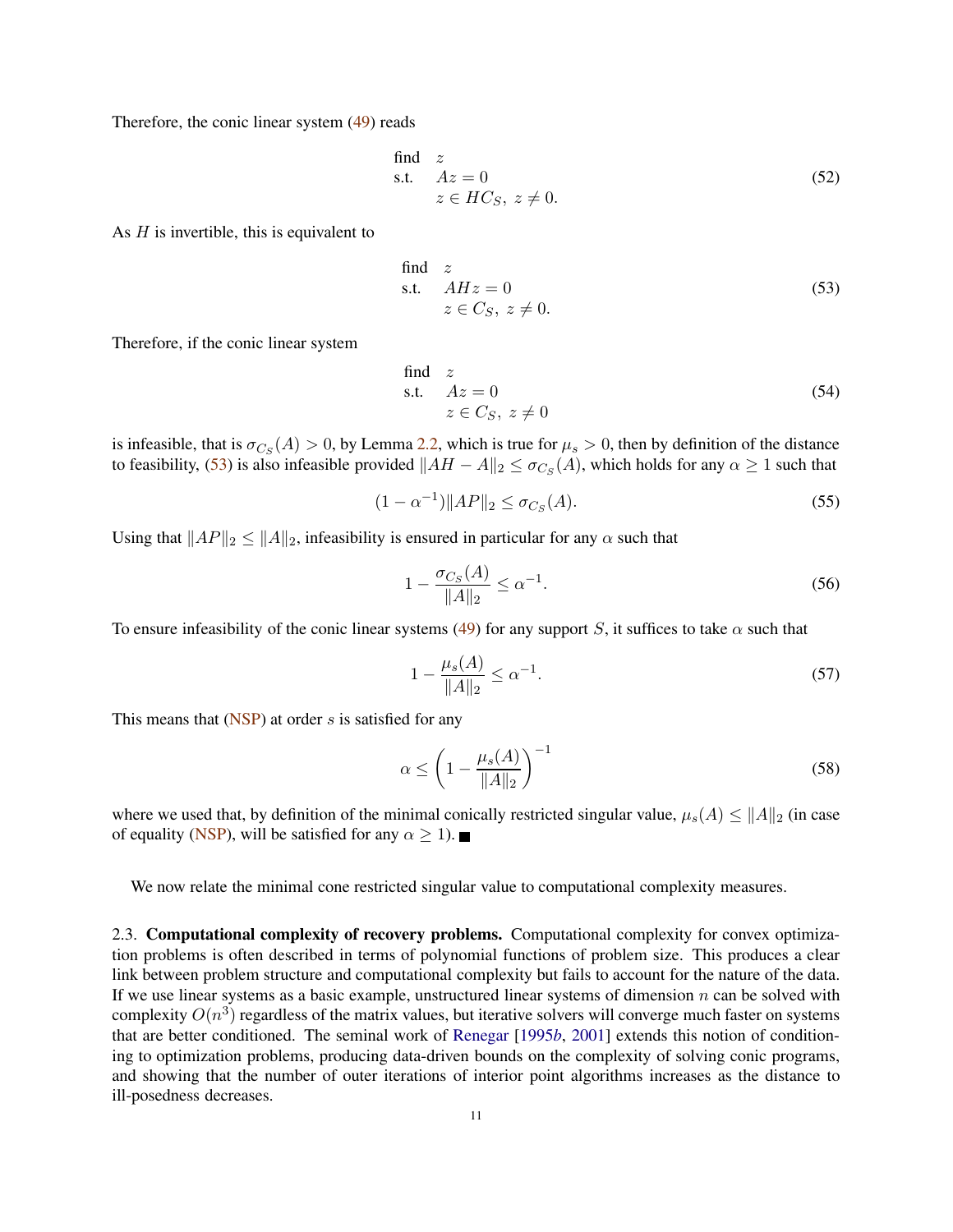2.3.1. *Reneg[a](#page-24-15)r's condition number.* Renegar's condition number [\[Renegar](#page-24-13), [1995](#page-24-13)*b,a*; Peña, [2000\]](#page-24-16) provides a data-driven measure of the complexity of certifying infeasibility of a conic linear system of the form presented in  $(P_{A,C})$  $(P_{A,C})$  $(P_{A,C})$  (the larger the condition number, the harder the problem). It is rooted in the sensible idea that certifying infeasibility is easier if the problem is far from being feasible. It is defined as the scale invariant reciprocal of the distance to feasibility  $\sigma_C(A)$ , defined in [\(37\)](#page-7-5), of problem (P<sub>[A,C](#page-7-1)</sub>), i.e.

<span id="page-11-3"></span>
$$
\mathcal{R}_C(A) \triangleq \frac{\|A\|_2}{\sigma_C(A)} = \|A\|_2 / \min_{\substack{x \in C \\ \|x\|_2 = 1}} \|Ax\|_2.
$$
\n(59)

Notice that, if C were the whole space  $\mathbb{R}^p$ , and if  $A^T A$  were full-rank (never the case if  $n < p$ ), then  $\sigma_C(A)$ would be the smallest singular value of A. As a result,  $\mathcal{R}_C(A)$  would reduce to the classical condition number of A (and to  $\infty$  when  $A^T A$  is rank-deficient). Renegar's condition number is necessarily smaller (better) than the latter, as it further incorporates the notion that A need only be well conditioned along those directions that matter with respect to C.

2.3.2. *Complexity of certifying optimality.* In a first step, we study the complexity of the oracle certifying optimality of a candidate solution x to ( $\ell_1$  [recovery\)](#page-2-0) as a proxy for the problem of computing an optimal solution to this problem. As mentioned in Section [2.1,](#page-7-6) optimality of a point  $x$  is equivalent to infeasibility of

<span id="page-11-0"></span>find z  
s.t. 
$$
Az = 0
$$
  
 $z \in \mathcal{T}(x), z \neq 0,$  (P<sub>A, \mathcal{T}(x))</sub>

where the tangent cone  $\mathcal{T}(x)$  is defined in [\(36\)](#page-7-3). By a theorem of alternative, infeasibility of  $(P_{A,\mathcal{T}(x)})$  is equivalent to feasibility of the dual problem

<span id="page-11-1"></span>find 
$$
y
$$
  
s.t.  $A^T y \in \text{int}(\mathcal{T}(x)^{\circ}),$   $(D_{A,\mathcal{T}(x)})$ 

where  $\mathcal{T}(x)$ <sup>o</sup> is the polar cone of  $\mathcal{T}(x)$ . Therefore, to certify infeasibility of  $(P_{A,\mathcal{T}(x)})$  it is sufficient to exhibit a solution for the dual problem  $(D_{A,\mathcal{T}(x)})$ .

Several references have connected Renegar's condition number and the complexity of solving such conic linear systems using various algorithms [\[Renegar,](#page-24-13) [1995](#page-24-13)*b*; [Freund and Vera,](#page-23-15) [1999](#page-23-15)*a*; [Epelman and Freund](#page-23-16), [2000;](#page-23-16) [Renegar,](#page-24-14) [2001;](#page-24-14) [Vera et al.,](#page-24-17) [2007](#page-24-17); [Belloni et al.](#page-22-9), [2009](#page-22-9)]. In particular, [Vera et al.](#page-24-17) [\[2007](#page-24-17)] linked it to the complexity of solving the primal dual pair  $(P_{A,\mathcal{T}(x)})-(D_{A,\mathcal{T}(x)})$  $(P_{A,\mathcal{T}(x)})-(D_{A,\mathcal{T}(x)})$  $(P_{A,\mathcal{T}(x)})-(D_{A,\mathcal{T}(x)})$  using a barrier method. They show that the number of outer barrier method iterations grows as

$$
O\left(\sqrt{\rho}\log\left(\rho\,\mathcal{R}_{\mathcal{T}(x)}(A)\right)\right),\tag{60}
$$

where  $\rho$  is the barrier parameter, while the conditioning (hence the complexity) of the linear systems arising at each interior point iteration is controlled by  $\mathcal{R}_{\mathcal{T}(x)}(A)^2$ . This link was also tested empirically on linear programs using the NETLIB library of problems by Ordóñez and Freund [\[2003\]](#page-24-18), where computing times and number of iterations were regressed against estimates of the condition number computed using the approximations for Renegar's condition number detailed by [Freund and Vera](#page-23-17) [\[2003](#page-23-17)].

Studying the complexity of computing an optimality certificate gives insights on the performance of oracle based optimization techniques such as the ellipsoid method. We now show how Renegar's condition also controls the number steps in the [\(Restart\)](#page-4-0) scheme presented in Section [1.2.](#page-3-1)

2.3.3. *Complexity of restart scheme with Renegar's condition number.* Convergence of the [\(Restart\)](#page-4-0) scheme presented in Section [1.2](#page-3-1) is controlled by the sharpness of the problem deduced from [\(NSP\)](#page-2-1). We now observe that sharpness is controlled by the worst case Renegar condition number for the optimality certificates  $(P_{A,\mathcal{T}(x)})$  $(P_{A,\mathcal{T}(x)})$  on all *s*-sparse signals, defined as

<span id="page-11-2"></span>
$$
\mathcal{R}_s(A) \triangleq \sup_{x: \|x\|_0 \le s} \mathcal{R}_{\mathcal{T}(x)}(A) = \|A\|_2 / \mu_s(A). \tag{61}
$$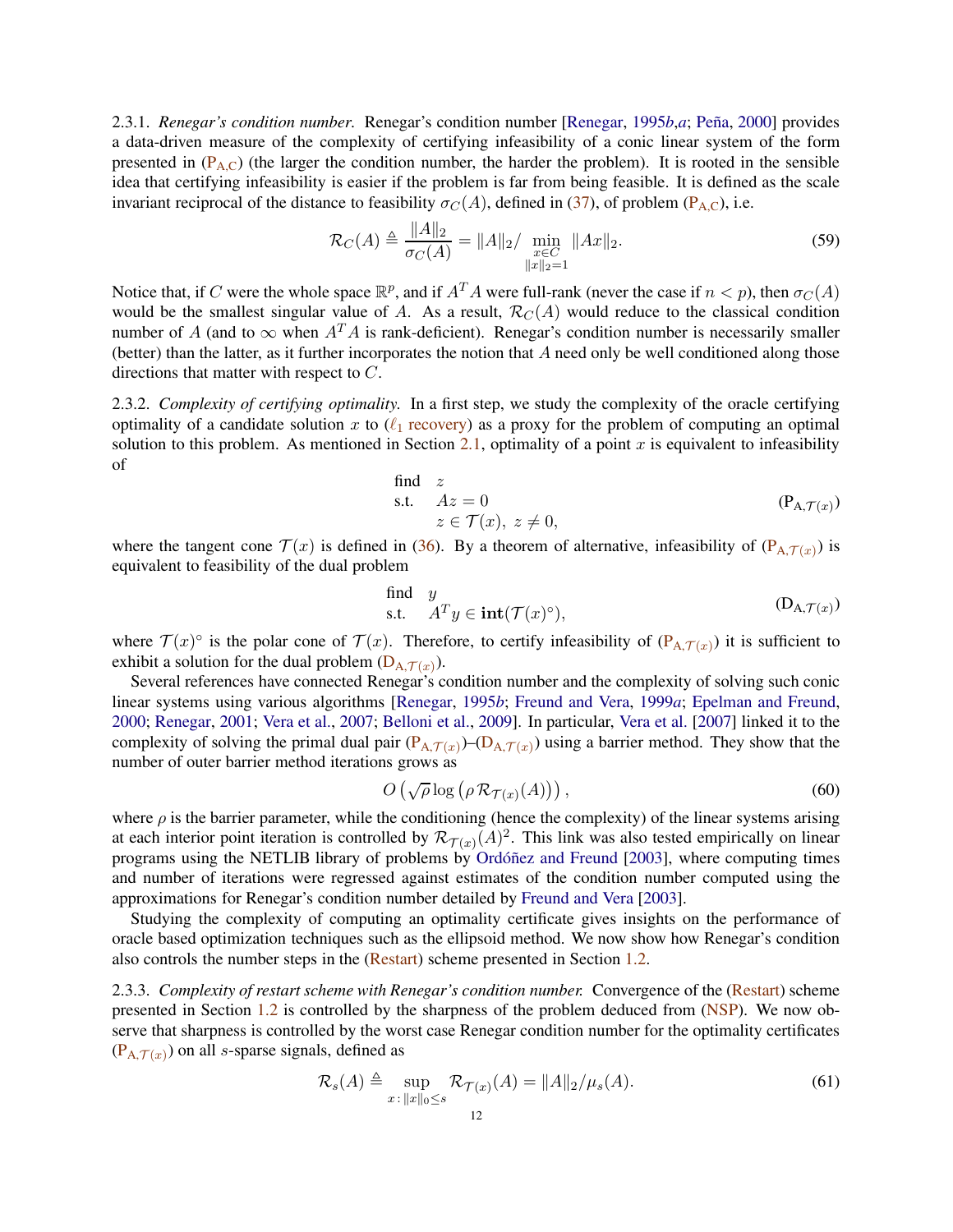Connecting Lemmas [2.3,](#page-8-3) [2.5](#page-9-2) and Proposition [1.4](#page-4-4) we get the following corollary.

**Corollary 2.6.** *Given a coding matrix*  $A \in \mathbb{R}^{n \times p}$  *and a sparsity level*  $s \geq 1$ *, if*  $\mathcal{R}_s(A) < +\infty$  *in* [\(61\)](#page-11-2) *then optimal* [\(Restart\)](#page-4-0) *scheme achieves an ∈ precision in at most* 

$$
O((2\mathcal{R}_s(A)-1)\log\epsilon^{-1})
$$
\n(62)

*iterations.*

This shows that Renegar's condition number explicitly controls the convergence of an algorithmic scheme devoted to the exact recovery problem ( $\ell_1$  [recovery\)](#page-2-0), through its link with sharpness.

On the statistical side, we observed that the minimal conically restricted singular value controls recovery performance of robust procedures and that its positivity ensures exact recovery. On the computational side, we presented the role of Renegar's condition number as a computational complexity measure for sparse recovery problems. A key observation is that the worst case of Renegar's condition number  $\mathcal{R}_s(A)$ , defined in  $(61)$ , matches the minimal conically restricted singular value defined in  $(44)$ . Once again, a single quantity controls [both aspects. This at least partially explains the](#page-23-0) common empirical observation (see, e.g., Donoho and Tsaig [\[2008](#page-23-0)]) that problem instances where statistical estimation succeeds are computationally easier to solve.

2.4. **Computational complexity for inexact recovery.** When the primal problem  $(P_{A,T(x)})$  is feasible, so that  $\sigma_{\mathcal{T}(x)}(A) = 0$ , Renegar's condition number as defined here is infinite. While this correctly captures the fact that, in that regime, statistical recovery does not hold, it does not properly capture the fact that, when  $(P_{A,\mathcal{T}(x)})$  is "comfortably" feasible, certifying so is easy, and algorithms terminate quickly (although they return a useless estimator). From both a statistical and a computational point of view, the truly delicate cases correspond to problem instances for which both  $(P_{A,\mathcal{T}(x)})$  and  $(D_{A,\mathcal{T}(x)})$  are only barely feasible or infeasible. This is illustrated in simple numerical example by [\[Boyd and Vandenberghe](#page-23-18), [2004](#page-23-18), §11.4.3] and in our numerical experiments, corresponding to the peaks in the CPU time plots of the right column in Figure [4:](#page-27-0) problems where sparse recovery barely holds/fails are relatively harder. For simplicity, we only focused here on distance to feasibility for problem  $(P_{A,\mathcal{T}(x)})$ . However, it is possible to symmetrize the condition numbers used here as described by [\[Amelunxen and Lotz](#page-22-6), [2014](#page-22-6), §1.3], where a symmetric version of the condition number is defined as

$$
\bar{\mathcal{R}}_{\mathcal{T}(x)}(A) = \min\left\{\frac{\|A\|}{\sigma_{\mathcal{T}(x)}^P(A)}, \frac{\|A\|}{\sigma_{\mathcal{T}(x)}^D(A)}\right\},\tag{63}
$$

where  $\sigma_{\mathcal{T}(x)}^P(A)$  and  $\sigma_{\mathcal{T}(x)}^D(A)$  denote the distance to feasibility of respectively  $(\mathbf{P}_{A,\mathcal{T}(x)})$  and  $(\mathbf{D}_{A,\mathcal{T}(x)})$ . This quantity peaks for programs that are nearly feasible/infeasible.

As we noticed in Section [1.2,](#page-3-1) a Łojasiewicz inequality [\(21\)](#page-5-0) for the ( $\ell_1$  [recovery\)](#page-2-0) problem is sufficient to ensure linear convergence of the restart scheme. Connecting the symmetrized Renegar condition number to the Łojasiewicz inequality constant  $\gamma$  may then produce complexity bounds for the restart scheme beyond the recovery case. Łojasievicz inequalities for convex programs have indeed proven their relevance. They were used by [Fercoq and Qu](#page-23-6) [\[2016\]](#page-23-6); [Roulet and d'Aspremont](#page-24-7) [\[2017](#page-24-7)] to accelerate classical methods, in particular on the LASSO problem. Lower computational bounds for the computational complexity of accelerated methods on convex optimization problems satisfying sharpness assumptions were also studied by [\[Nemirovskii and Nesterov,](#page-24-6) [1985,](#page-24-6) Page 6]. Although the Łojasievicz inequality is proven to be satisfied by a broad class of functions [\[Bolte et al.,](#page-22-5) [2007](#page-22-5)], quantifying its parameters is still a challenging problem that would enable better parameter choices for appropriate algorithms.

2.5. Other algorithms. The restart scheme presented in Section [1.2](#page-3-1) is of course not the only one to solve problem ( $\ell_1$  [recovery\)](#page-2-0) in practice and it has not been analyzed in the noisy case. However, we will observe in the numerical experiments of Section [4](#page-18-0) that the condition number is correlated with the empirical performance of efficient recovery algorithms such as LARS [\[Efron et al.](#page-23-4), [2004](#page-23-4)] and Homotopy [Donoho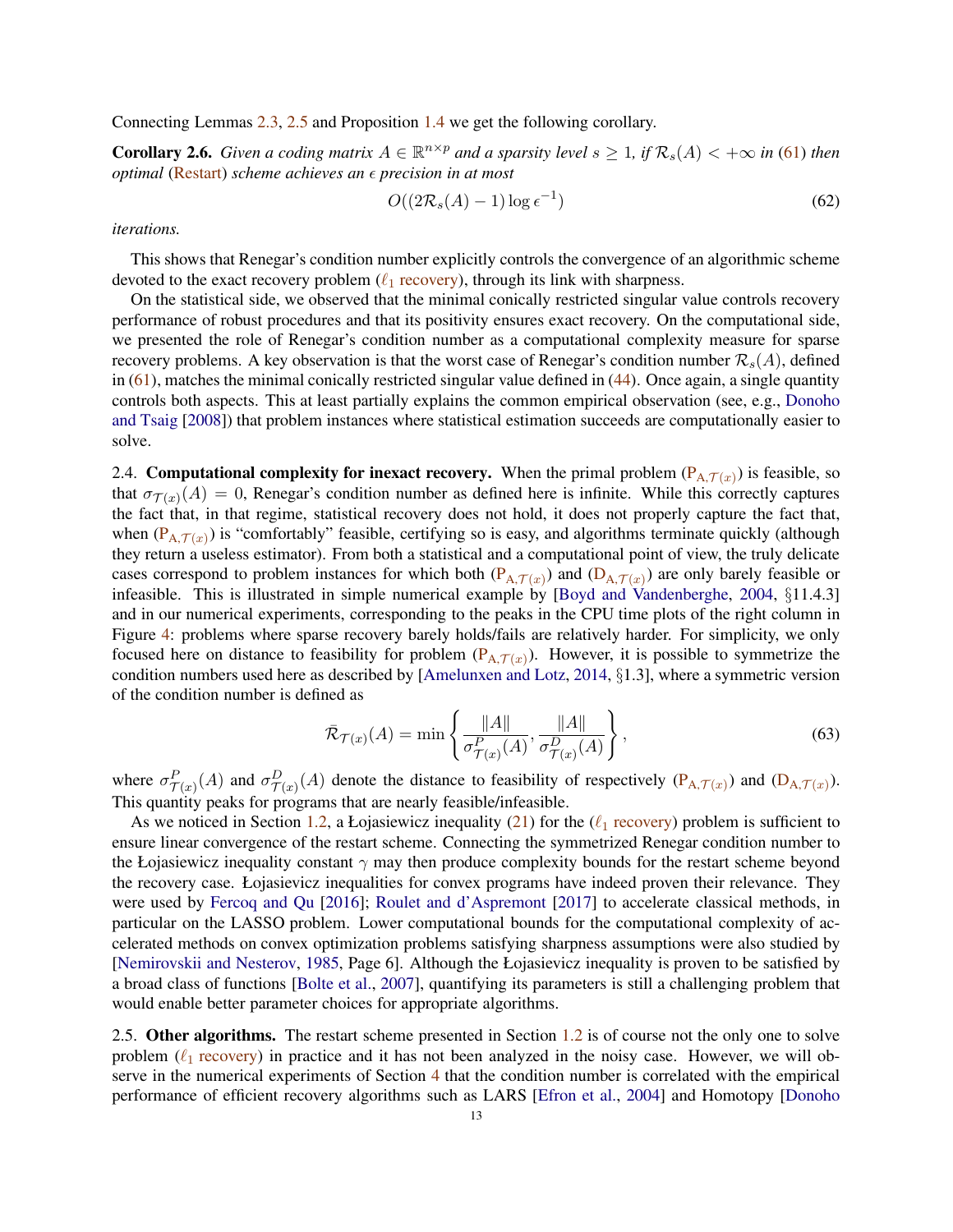and Tsaig, [2008](#page-23-0); [Asif and Romberg,](#page-22-10) [2014\]](#page-22-10). On paper, the computational complexities of  $(\ell_1 \text{ recovery})$ and (Robust  $\ell_1$  [recovery\)](#page-8-1) are very similar (in fact, infeasible start primal-dual algorithms designed for solving ( $\ell_1$  [recovery\)](#page-8-1) actually solve problem (Robust  $\ell_1$  recovery) with  $\delta$  small). However in our experiments, we did observe sometimes significant differences in behavior between the noisy and noiseless case.

### 3. GENERALIZATION TO COMMON SPARSITY INDUCING NORMS

In this section we generalize previous results to sparse recovery problems in (non-overlapping) group norms or nuclear norm. Group norms arise in contexts such as genomics to enforce the selection of groups of genes (e.g., [Obozinski et al.](#page-24-19) [\[2011\]](#page-24-19) and references therein.) The nuclear norm is used for low-rank estimation (e.g., [Recht et al.](#page-24-20) [\[2008](#page-24-20)] and references therein.) We use the framework of decomposable norms introduced by [Negahban et al.](#page-23-19) [\[2009](#page-23-19)] which applies to these norms. This allows us to generalize the null space property and to derive corresponding sharpness bounds for the exact recovery problem in a broader framework. We then again relate recovery performance and computational complexity of these recovery problems.

3.1. Decomposable norms. Sparsity inducing norms have been explored from various perspectives. Here, we use the framework of decomposable norms by [Negahban et al.](#page-23-19) [\[2009](#page-23-19)] to generalize our results from  $\ell_1$  norms to non-overlapping group norms and nuclear norms in a concise form. We then discuss the key geometrical properties of these norms and potential characterization of their conic nature.

We first recall the definition of decomposable norms by [Negahban et al.](#page-23-19) [\[2009\]](#page-23-19) in terms of projectors.

<span id="page-13-1"></span>**Definition 3.1. Decomposable norms** *Given a Euclidean space* E, a norm  $\| \cdot \|$  on E is said to be decom*posable if there exists a family of orthogonal projectors* P *such that*

- *(i) to each*  $P \in \mathcal{P}$  *is associated a non-negative weight*  $\eta(P)$  *and an orthogonal projector*  $\overline{P}$  *such that*  $P\bar{P} = \bar{P}P = 0$ , and
- <span id="page-13-0"></span>*(ii) for any*  $x \in E$  *and*  $P \in \mathcal{P}$ *,*  $||Px + \bar{Px}|| = ||Px|| + ||\bar{Px}||$ .

*A* signal x is then said to be *s*-sparse if there exists  $P \in \mathcal{P}$ , such that  $\eta(P) \leq s$  and  $Px = x$ .

We now detail the family of projectors for some decomposable norms of interest.

3.1.1.  $\ell_1$  *norm*. In the the  $\ell_1$  norm case,  $E = \mathbb{R}^p$  and  $\mathcal P$  is the set of projectors on coordinate subspaces of  $\mathbb{R}^p$ , that is, P contains all projectors which zero out all coordinates of a vector except for a subset of them, which are left unaffected. The maps  $\bar{P}$  are the complementary projectors:  $\bar{P} = I - P$ . Property [\(ii\)](#page-13-0) is the classical decomposability of the  $\ell_1$  norm. Naturally, the complexity level corresponds to the number of coordinates preserved by P, i.e.,  $\nu(P) = \text{Rank}(P)$ . These definitions recover the usual notion of sparsity.

3.1.2. *Group norms.* Given a partition G of  $\llbracket 1, p \rrbracket$  in (non-overlapping) groups  $g \subset \llbracket 1, p \rrbracket$ , the group norm is defined for  $x \in \mathbb{R}^p$  as

$$
||x|| = \sum_{g \in G} ||x_g||_r,
$$
\n(64)

where  $||x_g||_r$  is the  $\ell_r$ -norm of the projection of x onto the coordinates defined by g. The cases  $r = 2,\infty$ correspond respectively to  $\ell_1/\ell_2$  and  $\ell_1/\ell_\infty$  block norms. Here,  $E = \mathbb{R}^p$  and the family  $\mathcal P$  is composed of orthogonal projectors onto coordinates defined by (disjoint) unions of groups g, and  $\bar{P} = I - P$ . Formally, to each P we associate  $F \subset G$  such that for any  $x \in E$ ,  $(Px)_g = x_g$  if  $g \in F$  and  $(Px)_g = 0$  otherwise. Decomposability [\(ii\)](#page-13-0) then clearly holds. To each group g we associate a weight  $\eta_g$  and for a projector  $P \in \mathcal{P}$ with associated  $F \subset G$ ,  $\eta(P) = \sum_{g \in F} \eta_g$ . A classical choice of weights is  $\eta_g = 1$  for all  $g \in G$ .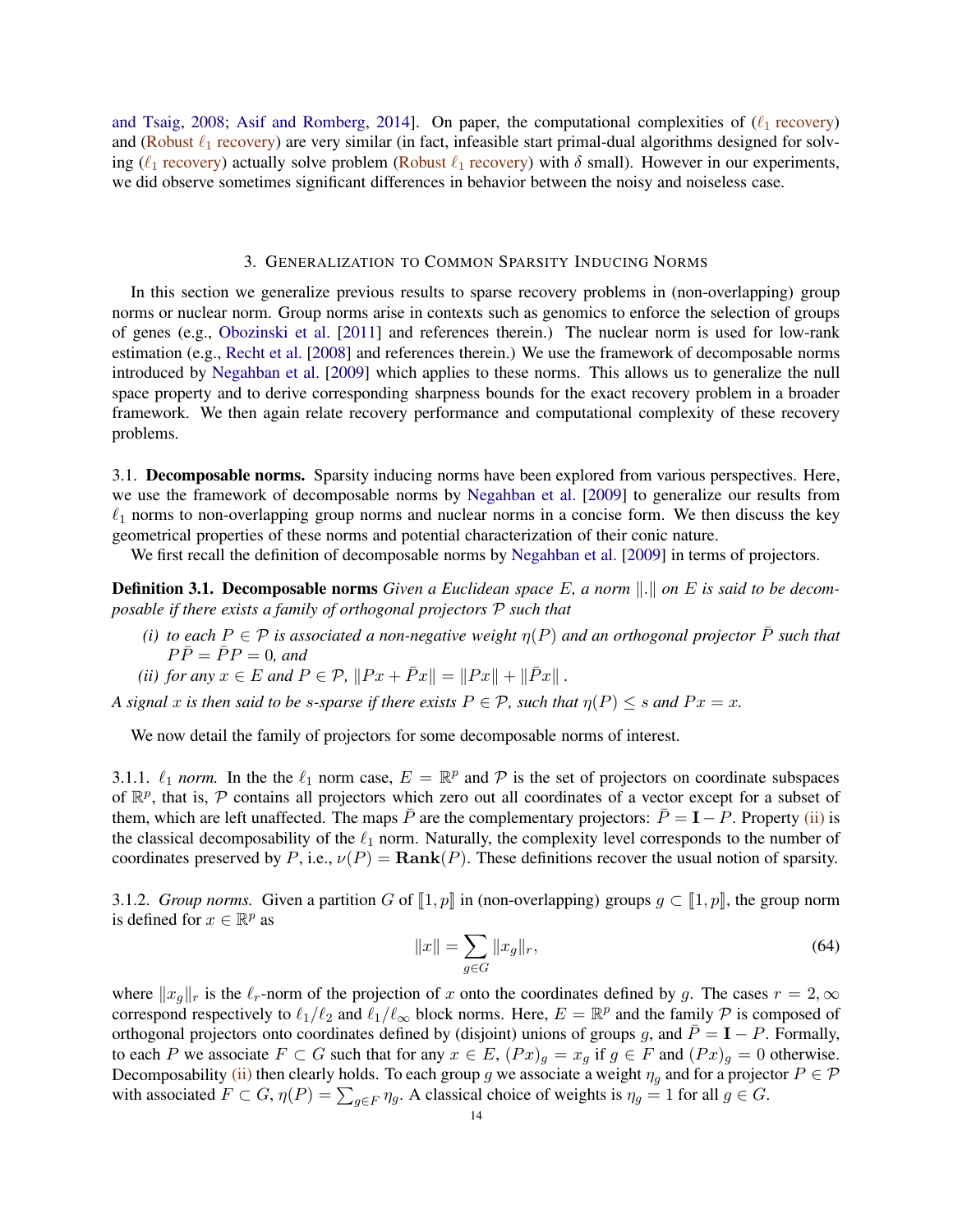3.1.3. *Nuclear norm*. The nuclear norm is defined for matrices  $X \in \mathbb{R}^{p \times q}$  with singular values  $\sigma_i(X)$  as

$$
||X|| = \sum_{k=1}^{\min(p,q)} \sigma_k(X).
$$
 (65)

Here  $E = \mathbb{R}^{p \times q}$  and its associated family of projectors contains P such that

$$
P: X \mapsto P_{\text{left}} X P_{\text{right}},\tag{66}
$$

and

$$
\bar{P}: X \mapsto (\mathbf{I} - P_{\text{left}})X(\mathbf{I} - P_{\text{right}}), \tag{67}
$$

where  $P_{\text{left}} \in \mathbb{R}^{p \times p}$  and  $P_{\text{right}} \in \mathbb{R}^{q \times q}$  are orthogonal projectors. Their weights are defined as  $\eta(P)$  =  $\max(\text{Rank}(P_{\text{left}}), \text{Rank}(\tilde{P}_{\text{right}}))$  defining therefore s-sparse matrices as matrices of rank at most s. As P and P project on orthogonal row and column spaces, condition  $(ii)$  holds.

Decomposable norms offer a unified nomenclature for the study of sparsity inducing norms. However, they appear to be essentially restricted to the three examples presented above. Moreover, it is not clear if their definition is sufficient to characterize the conic nature of these norms, in particular in the nuclear norm case [that will require additional linear algebra results. In comparison, the framework proposed by](#page-23-20) Juditsky et al. [\[2014\]](#page-23-20) can encompass *non-latent* overlapping groups. For future use, we simplify the third property of their definition [\[Juditsky et al.](#page-23-20), [2014](#page-23-20), Section 2.1] in Appendix [B.](#page-25-1) It is not clear how this view can be used for latent overlapping group norms presented by [Obozinski et al.](#page-24-19) [\[2011\]](#page-24-19) applied in biology. Moreover the sufficient conditions that [Juditsky et al.](#page-23-20) [\[2014\]](#page-23-20) present are sufficient but not necessary in the nuclear norm case. Better characterizing the key geometrical properties of these norms is therefore a challenging research direction.

3.2. Sharpness and generalized null space property. From now on, we assume that we are given an ambient Euclidean space E with one of the three decomposable norms  $\|.\|$  presented in previous section, i.e.  $\ell_1$ , group or nuclear norm, and the associated family of orthogonal projectors  $P$  as introduced in Definition [3.1.](#page-13-1) We study the sparse recovery problem

<span id="page-14-1"></span>
$$
\begin{array}{ll}\text{minimize} & ||x||\\ \text{subject to} & A(x) = b \end{array} \tag{Sparse recovery}
$$

in the variable  $x \in E$ , where A is a linear operator onto  $\mathbb{R}^n$  and the observations  $b \in \mathbb{R}^n$  are taken from an original point  $x^*$  such that  $b = A(x^*)$ . We begin by generalizing the null space property in this setting.

Definition 3.2. (Generalized Null space Property) *A linear operator* A *on* E *satisfies the Generalized Null Space Property (GNSP)* for orthogonal projector  $P \in \mathcal{P}$  *with constant*  $\alpha \geq 1$  *if and only if for any*  $z \in Null(A) \setminus \{0\}$  *such that*  $z = Pz + \overline{P}z$ ,

<span id="page-14-0"></span>
$$
\alpha \|Pz\| < \|\bar{P}z\|.\tag{GNSP}
$$

*The linear operator* A *satisfies the Generalized Null Space Property* at order *s with constant*  $\alpha \geq 1$  *if it satisfies it for any* P *such that*  $\eta(P) \leq s$ .

Notice that if  $\bar{P} = I - P$ , the condition  $z = Pz + \bar{P}z$  is not restrictive. However it will be useful to prove necessity of [\(GNSP\)](#page-14-0) for the nuclear norm. In that case, observe that it is equivalent to the condition introduced by [Oymak and Hassibi](#page-24-21) [\[2010](#page-24-21)], i.e.

$$
\forall z \in Null(A) \setminus \{0\}, \quad \alpha \sum_{i=1}^{s} \sigma_i(z) < \sum_{i=s+1}^{\min(p,q)} \sigma_i(z),\tag{68}
$$

where  $\sigma_i(z)$  are the singular values of z in decreasing order. Notice also that we recover the classical Definition [NSP](#page-2-1) in the  $\ell_1$  case. The sharpness bound then easily follows if  $\bar{P} = I - P$ . In the case of the nuclear norm it requires additional linear algebra results.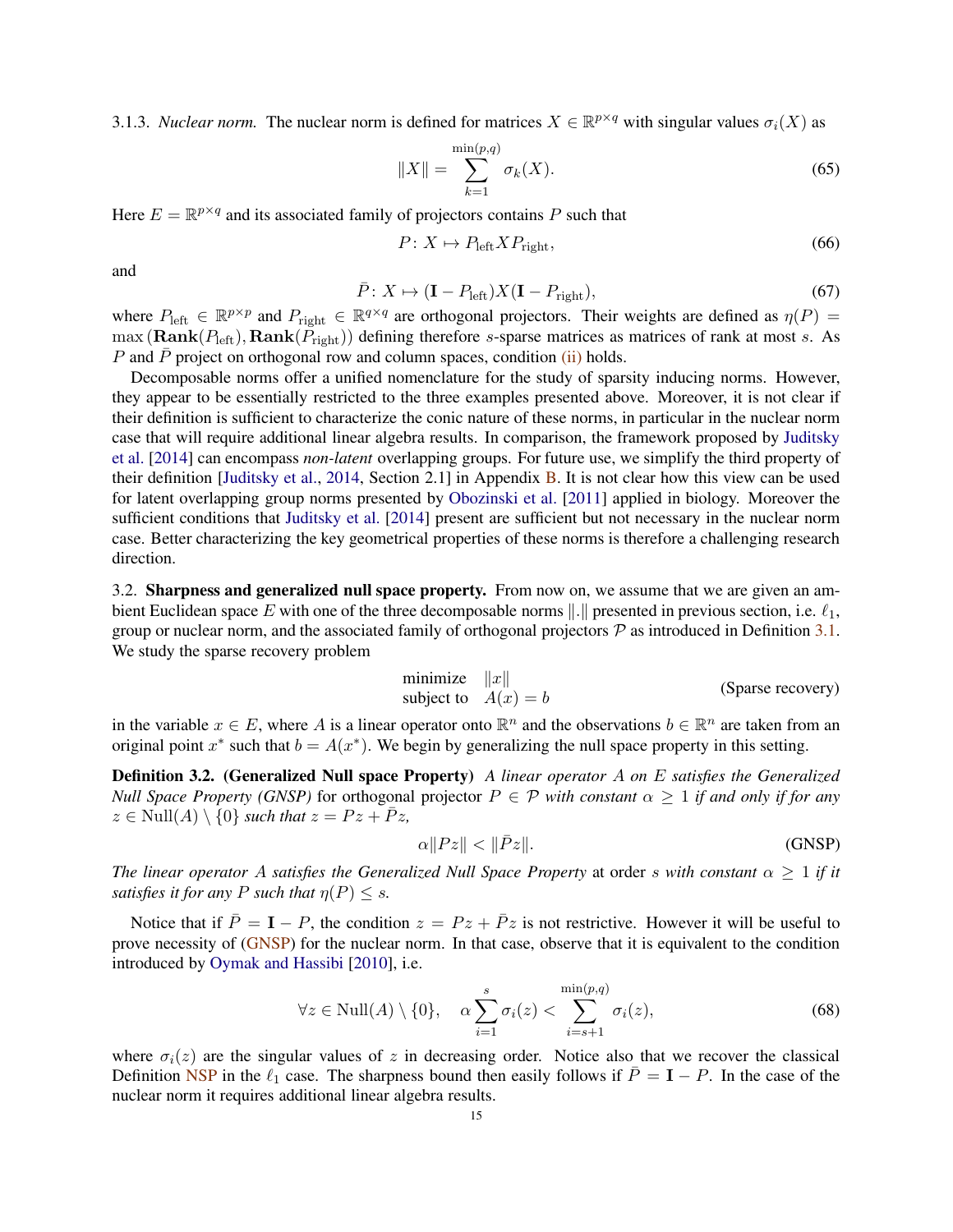<span id="page-15-0"></span>Proposition 3.3. *Given a linear operator* A *that satisfies* [\(GNSP\)](#page-14-0) *at order* s *with constant* α*, if the original point*  $x^*$  *is s-sparse, then for any*  $x \in E$  *satisfying*  $A(x) = b$ *,*  $x \neq x^*$ *, we have* 

$$
||x|| - ||x^*|| > \frac{\alpha - 1}{\alpha + 1} ||x - x^*||. \tag{69}
$$

*This implies recovery, i.e., optimality of*  $x^*$  *for* [\(Sparse recovery\)](#page-14-1).

**Proof.** Denote P such that  $\eta(P) \leq s$  and  $Px^* = x^*$ , which defines its sparsity. Let  $x \neq x^*$  such that  $A(x) = b$ , so  $z = x - x^* \in Null(A)$  and  $z \neq 0$ . If  $\overline{P} = I - P$ ,  $x = Px + \overline{P}x$  and using the decomposability [\(ii\),](#page-13-0) we have

$$
||x|| = ||Px^* + Pz|| + ||\bar{P}z|| \tag{70}
$$

$$
\geq \|x^*\| - \|Pz\| + \|\bar{P}z\| \tag{71}
$$

$$
= \|x^*\| + \|z\| - 2\|Pz\|.
$$
\n(72)

By using [\(GNSP\)](#page-14-0),  $||z|| = ||Pz|| + ||\overline{P}z|| > (1 + \alpha)||Pz||$ . The result follows by arranging the terms.

If  $\|\cdot\|$  is the nuclear norm and  $\bar{P} \neq I - P$ , as in [\[Oymak and Hassibi,](#page-24-21) [2010](#page-24-21), Lemma 6], we use that (see [\[Horn and Johnson,](#page-23-21) [1990](#page-23-21), Theorem 7.4.9.1])

$$
||x^* + z|| \ge \sum_{i=1}^{\min(p,q)} |\sigma_i(x^*) - \sigma_i(z)|,
$$
\n(73)

where  $\sigma_i(x^*)$ ,  $\sigma_i(z)$  denote the singular values in decreasing order of respectively  $x^*$  and  $z$ . Then, using that  $x^*$  has rank at most  $s$ ,

$$
||x|| \ge \sum_{i=1}^{s} |\sigma_i(x^*) - \sigma_i(z)| + \sum_{i=s+1}^{\min(p,q)} \sigma_i(z)
$$
 (74)

$$
\geq \sum_{i=1}^{s} \sigma_i(x^*) - \sum_{i=1}^{s} \sigma_i(z) + \sum_{i=s+1}^{\min(p,q)} \sigma_i(z) \tag{75}
$$

$$
= \|x^*\| - \|Qz\| + \|\bar{Q}z\|,\tag{76}
$$

where Q is the projector on the s largest singular directions of z and therefore  $\overline{Q}$  the projector on the  $n - s$ others. These can be defined using the singular value decomposition of z such that  $z = Qz + \overline{Q}z$ . Then, using [\(GNSP\)](#page-14-0) and the decomposability [\(ii\)](#page-13-0) concludes the proof as above.

This shows that the sharpness bound of the form [\(Sharp\)](#page-2-2) generalizes to non-overlapping group norms and the nuclear norm. Proposition [1.3](#page-3-2) can also be generalized directly to this case with our definition of [\(GNSP\)](#page-14-0). The smoothing argument and restart schemes developed in Section [1.2](#page-3-1) can then be applied with similar linear convergence rates that essentially depend on the sharpness constant. By looking at the diameter of the section of the unit ball of the norm by the null space of  $A$ , one may also show that the oversampling ratio controls the sharpness bound as in Section [1.3.](#page-5-1)

As in Section [2,](#page-7-0) we now study the conic quantities which control statistical and optimization aspects.

3.3. Robust recovery performance and computational complexity. In this section, for a Euclidean space E and  $x \in E$  we denote  $||x||_2$  the  $\ell_2$  norm of its coefficients, if E is a matrix space  $||x||_2$  is then the Frobenius norm of x.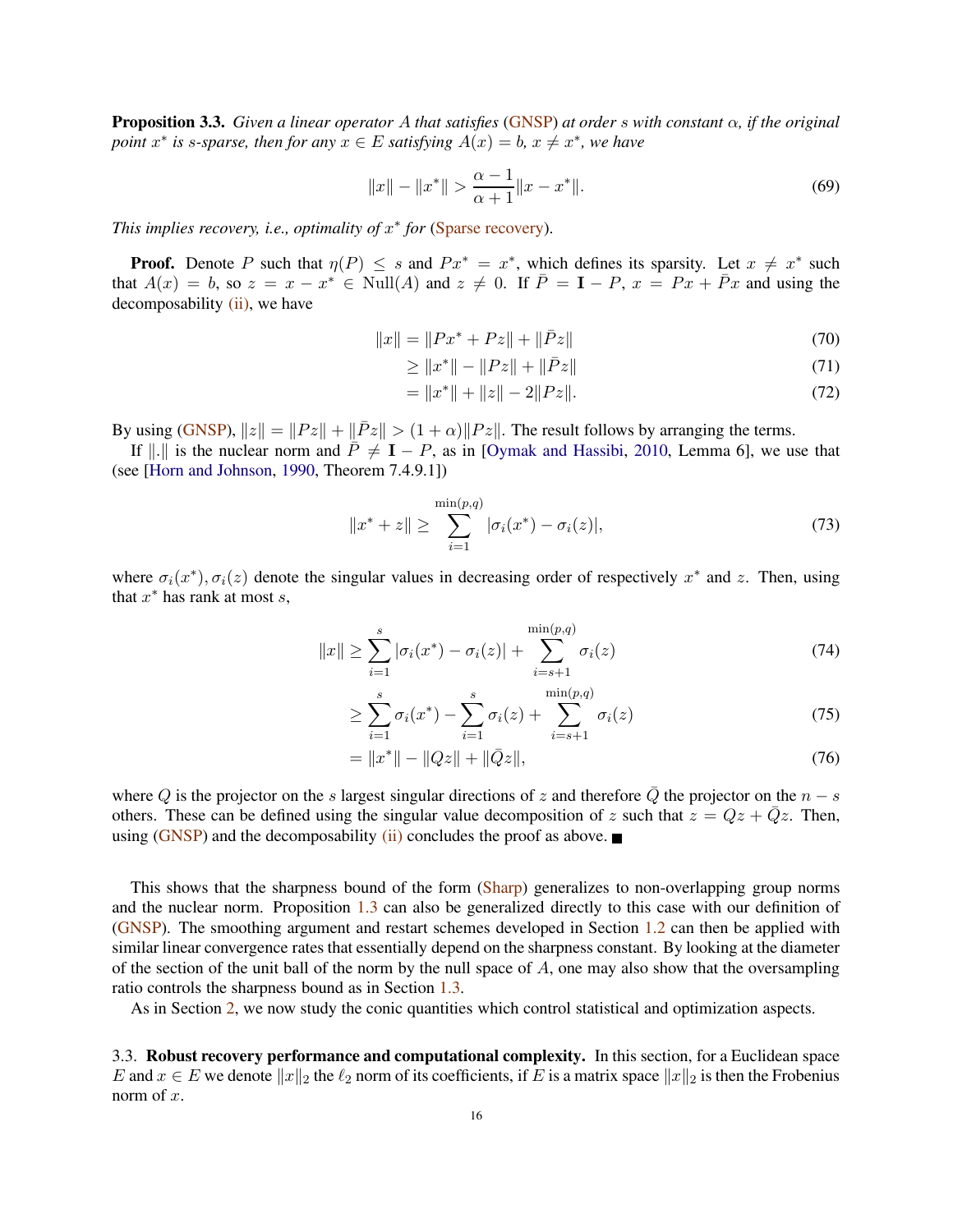3.3.1. *Generalized cone restricted singular value.* We begin by addressing the recovery performance of robust sparse recovery problems that reads

minimize 
$$
||x||
$$
  
subject to  $||A(x) - b||_2 \le \delta ||A||_2$ , (Robust sparse recovery)

in the variable  $x \in E$ , with the same linear operator A, where the observations  $b \in \mathbb{R}^n$  are affected by noise of level  $\delta > 0$ . For a linear operator A from E to  $\mathbb{R}^n$ , we denote its operator norm with respect to  $\|\cdot\|$ ,  $||A||_2 = \sup_{x \in E: ||x||_2 \leq 1} ||A(x)||_2.$ 

The results of Section [2.2](#page-8-0) transpose directly to the general case by replacing  $\|\cdot\|_1$  by  $\|\cdot\|$ . Precisely, assuming that  $b = Ax^* + w$  where  $||w||_2 \le \delta ||A||_2$ , an optimal solution  $\hat{x}$  of problem [\(Robust sparse recovery\)](#page-16-0) satisfies the error bound

<span id="page-16-0"></span>
$$
\|\hat{x} - x^*\|_2 \le 2 \frac{\delta \|A\|_2}{\sigma_{\mathcal{T}(x^*)}(A)},\tag{77}
$$

where the tangent cone is defined as

$$
\mathcal{T}(x) = \text{cone}\{z : \|x + z\| \le \|x\|\},\tag{78}
$$

and robust recovery of s-sparse signals is therefore controlled by

<span id="page-16-1"></span>
$$
\mu_s(A) = \inf_{P \in \mathcal{P} : \eta(P) \le s} \inf_{x \in E : P x = x} \min_{\substack{z \in \mathcal{T}(x) \\ ||z||_2 = 1}} ||Az||_2.
$$
\n(79)

The key point is then to characterize the tangent cones of s-sparse signals. First, this will allow statistical estimations of  $\mu_s(A)$ . Second, it will enable us to estimate the constant [\(GNSP\)](#page-14-0), hence sharpness of the exact recovery problem and computational complexity of associated restart schemes. This is the aim of the following lemma.

## Lemma 3.4. *For a given sparsity* s*, write*

$$
\mathcal{E} = \bigcup_{P \in \mathcal{P} : \eta(P) \le s} \{ z \in E : z = Pz + \bar{P}z, \|\bar{P}z\| \le \|Pz\|\}
$$
(80)

*and*

$$
\mathcal{F} = \bigcup_{P \in \mathcal{P} : \eta(P) \le s} \bigcup_{x \in E : x = Px} \mathcal{T}(x). \tag{81}
$$

*Then*  $\mathcal{E} = \mathcal{F}$ *.* 

**Proof.** Let  $z \in \mathcal{E}$  and  $P \in \mathcal{P}$  such that  $z = Pz + \overline{P}z$ . Taking  $x = -Pz$  we get

$$
||x + z|| = ||\bar{P}z|| \le ||Pz|| = ||x||.
$$
\n(82)

Therefore  $z \in \mathcal{T}(x) \subset \mathcal{F}$ . Conversely, if  $z \in \mathcal{F}$ , denote  $x \in E$  and  $P \in \mathcal{P}$  such that  $x = Px$ ,  $z \in \mathcal{T}(x)$ and  $\eta(P) \leq s$ . If  $\overline{P} = I - P$ , by decomposability [\(ii\),](#page-13-0)

$$
||x+z|| = ||Px+Pz|| + ||\bar{P}z|| \ge ||x|| - ||Pz|| + ||\bar{P}z||.
$$
\n(83)

Since  $z \in \mathcal{T}(x)$ , we have  $||x + z|| \le ||x||$ ; combined with the previous statement, this implies that  $z \in \{z \in \mathcal{T}(x)\}$  $E: z = P z + \bar{P} z$ ,  $\|\bar{P} z\| \leq \|P z\|$   $\subset \mathcal{E}$ . Now, if  $\|.\|$  is the nuclear norm, as in the proof of Proposition [\(3.3\)](#page-15-0), we have

$$
||x+z|| \ge ||x|| - ||Qz|| + ||\bar{Q}z||,
$$
\n(84)

where  $Q$  is the projector on the s largest singular directions of  $z$  given by the singular value decomposition of z, so that  $z = Qz + Qz$ . Therefore,  $z \in \mathcal{T}(x)$  implies  $z \in \{z \in E : z = Qz + Qz, ||Qz|| \le ||Qz|| \} \subset \mathcal{E}$ . In all cases we have therefore proven  $\mathcal{E} = \mathcal{F}$ .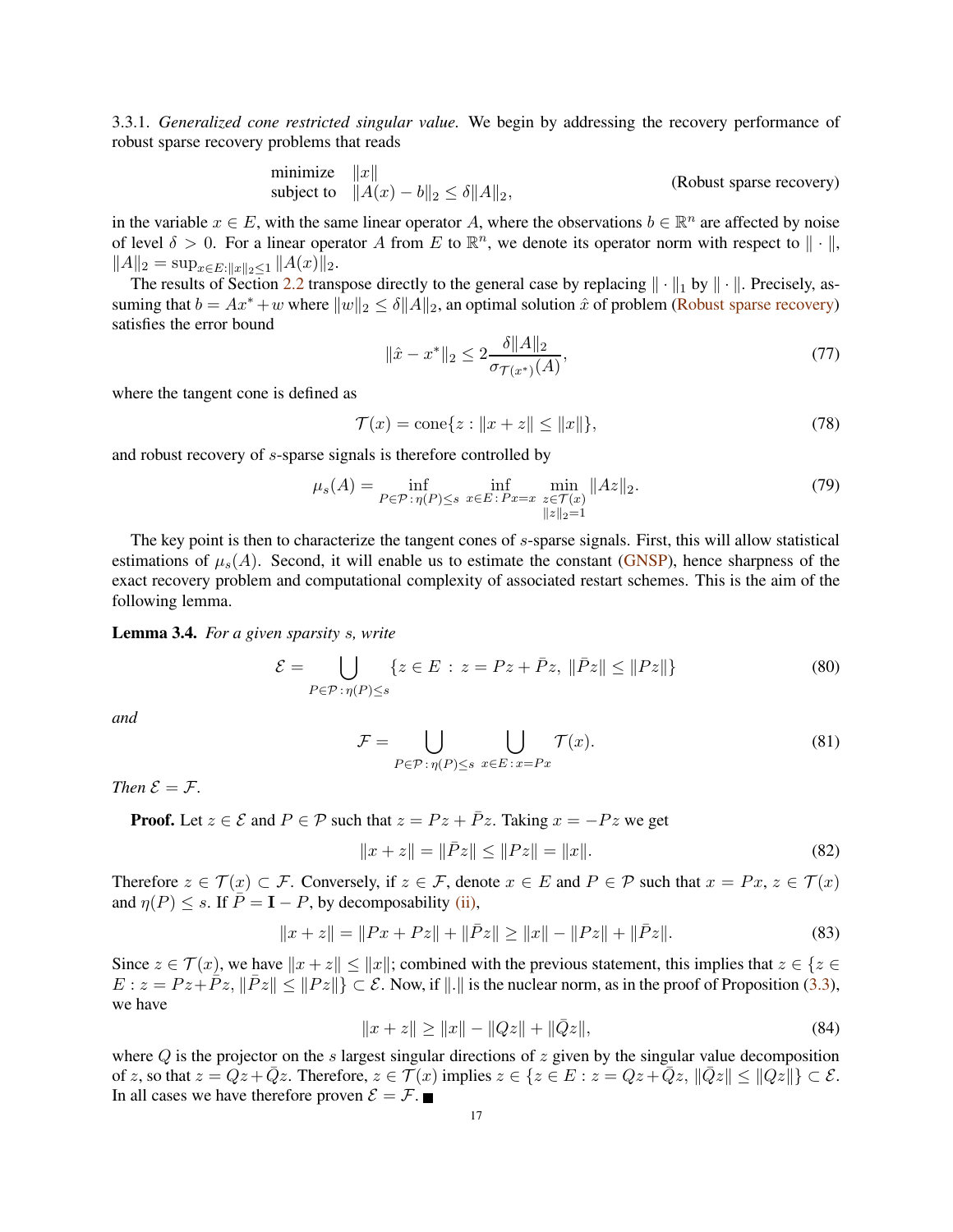Using the previous lemma, the minimal cone restricted singular value reads:

<span id="page-17-0"></span>
$$
\mu_s(A) = \inf_{P \in \mathcal{P}, \ \eta(P) \le s} \min_{\substack{z \in E, \ \|z\|_2 = 1 \\ z = Pz + \bar{P}z, \ \|Pz\| \le \|Pz\|}} \|Az\|_2.
$$
\n(85)

This quantity can then be linked to the [\(GNSP\)](#page-14-0) constant, as shown in the following lemma.

<span id="page-17-3"></span>**Lemma 3.5.** *Given a linear operator* A *on* E, If the minimal cone restricted singular value  $\mu_s(A)$ *, defined in* [\(79\)](#page-16-1) *and reformulated in* [\(85\)](#page-17-0)*, is positive, then* A *satisfies* [\(GNSP\)](#page-14-0) *at order* s *for any constant*

$$
\alpha \le \left(1 - \frac{\mu_s(A)}{\|A\|_2}\right)^{-1}.\tag{86}
$$

**Proof.** For a given  $P \in \mathcal{P}$ , denote  $C_P = \{z \in \text{Im}(P) + \text{Im}(\overline{P}) : ||\overline{P}z|| \le ||Pz||\}$  and define for  $\alpha \ge 1$ the conic linear system

<span id="page-17-1"></span>find 
$$
z \in \text{Im}(P) + \text{Im}(\overline{P})
$$
  
s.t.  $A(z) = 0$   
 $\|\overline{P}z\| \le \alpha \|Pz\|, z \ne 0.$  (87)

Infeasibility of this system for all  $P \in \mathcal{P}$  such that  $\eta(P) \leq s$  is then equivalent to [\(GNSP\)](#page-14-0) at order s with constant  $\alpha$ . Denote  $H = I - (1 - \alpha^{-1})P$  such that

$$
\{z \in \text{Im}(P) + \text{Im}(\bar{P}) : \|\bar{P}z\| \le \alpha \|Pz\|\} = HC_P.
$$
\n(88)

Since  $H$  is invertible, we observe as in Lemma [2.5](#page-9-2) that the conic linear system  $(87)$  is equivalent to

<span id="page-17-2"></span>find 
$$
z \in \text{Im}(P) + \text{Im}(\overline{P})
$$
  
s.t.  $A - (1 - \alpha^{-1})APz = 0$   
 $z \in C_P, z \neq 0.$  (89)

If this problem is infeasible for  $\alpha = 1$ , i.e., its distance to feasibility  $\mu_{C_P}(A)$  defined in [\(37\)](#page-7-5) is positive, then [\(89\)](#page-17-2) is infeasible for any  $\alpha \geq 1$  such that

$$
(1 - \alpha^{-1}) \|AP\| \le \mu_{C_P}(A). \tag{90}
$$

Now, if  $\mu_s(A) > 0$  the conic linear system [\(87\)](#page-17-1) will still be infeasible for any

$$
\alpha \le \left(1 - \frac{\mu_s(A)}{\|A\|_2}\right)^{-1}.\tag{91}
$$

Thus, A satisfies [\(GNSP\)](#page-14-0) at order s with  $\alpha$  as above.

3.3.2. *Renegar's condition number*. On the computational side, denote  $\mathcal{R}_{\mathcal{T}(x)}(A)$  the Renegar condition number of the conic linear system

find z  
s.t. 
$$
A(z) = 0
$$
  
 $z \in \mathcal{T}(x), z \neq 0,$  (92)

and the worst-case Renegar condition number on s-sparse signals

$$
\mathcal{R}_s(A) \triangleq \sup_{P \in \mathcal{P} : \eta(P) \leq s} \sup_{x \in E : P x = x} \mathcal{R}_{\mathcal{T}(x)}(A) = ||A||_2 / \mu_s(A). \tag{93}
$$

First, Renegar's condition number plays the same role as before in computing optimality certificates for the exact recovery problems. Then, combining Lemma [3.5](#page-17-3) and Proposition [3.3](#page-15-0) shows that the sharpness bound for exact recovery reads

$$
||x|| - ||x^*|| > \frac{1}{2\mathcal{R}_s(A) - 1} ||x - x^*||. \tag{94}
$$

This sharpness will then control linearly convergent restart schemes for the exact recovery problem.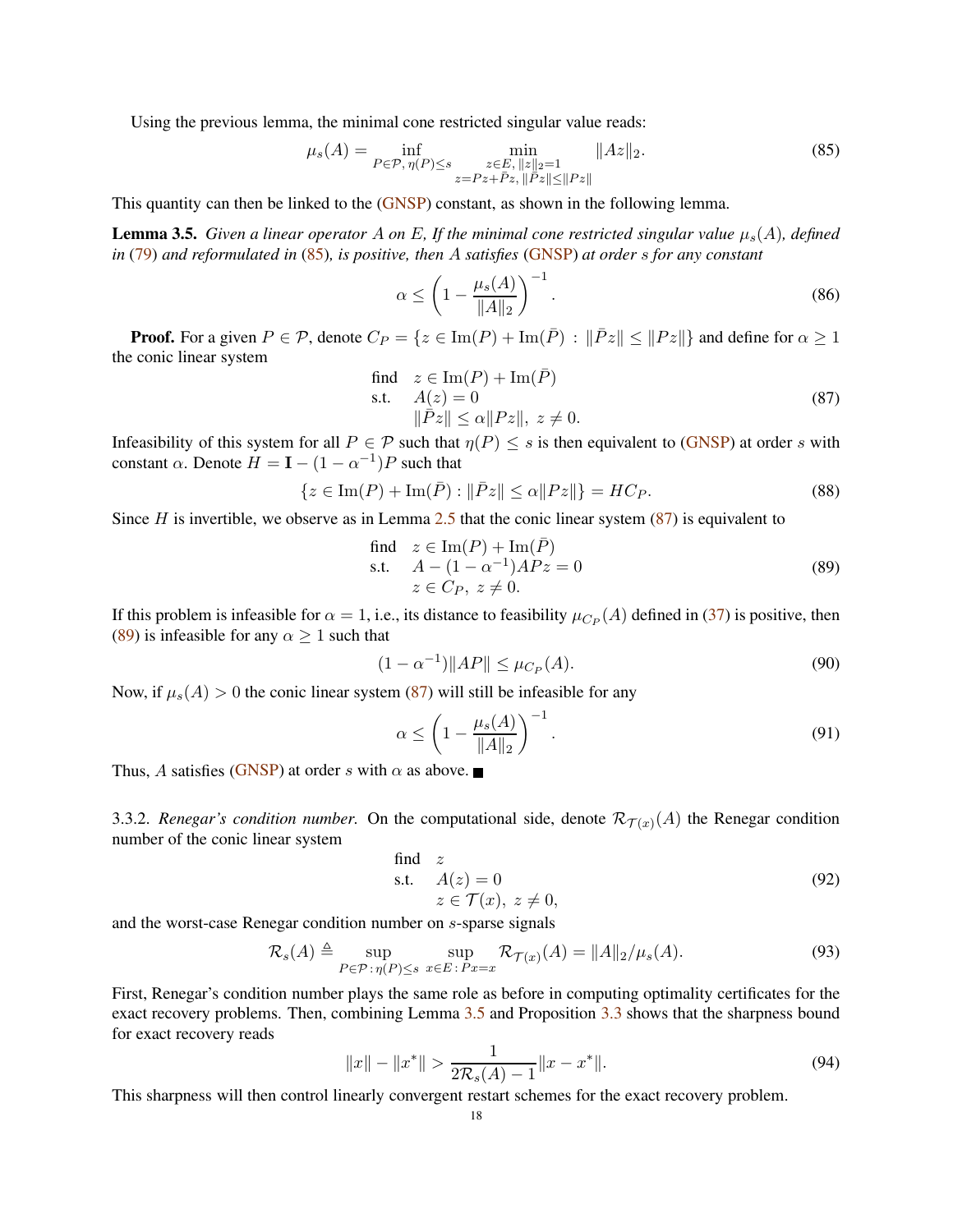Overall then, as established earlier in this paper, a single geometric quantity—namely, the minimal cone restricted singular value—appears to control both computational and statistical aspects. We now illustrate this statement on numerical experiments.

# 4. NUMERICAL RESULTS

<span id="page-18-0"></span>In this section, we first test the empirical performance of restart schemes and its link with recovery performance. We then perform similar experiments on Renegar's condition number.

4.1. Sharpness & restart for exact recovery. We test the [\(Restart\)](#page-4-0) scheme on  $\ell_1$ -recovery problems with random des[ign matrices. Throughout the experiments, we use](#page-22-1) the NESTA code described in [Becker, Bobin and Candès, [2011\]](#page-22-1) as the subroutine in the restart strategy. We generate a random design matrix  $A \in \mathbb{R}^{n \times p}$ with i.i.d. Gaussian coefficients. We then normalize A so that  $AA<sup>T</sup> = I$  (to fit NESTA's format) and generate observations  $b = Ax^*$  where  $x^* \in \mathbb{R}^p$  is an s-sparse vector whose nonzero coefficients are all ones. We denote  $\hat{x}$  the solution given by a common solver run at machine precision and plot convergence  $f(x_t) - f^* = ||x_t||_1 - ||\hat{x}||_1$  (scaled such that  $f(x_0) - f(\hat{x}) = 1$ ).

4.1.1. *Restart scheme performance.* First we compare in Figure [1](#page-18-1) the practical scheme presented in Section [1.2.2](#page-5-2) with a plain implementation of NESTA without restart or continuation steps. Dimensions of the problem are  $p = 300$ ,  $n = 200$  and  $s = 10$ . Starting from  $x_0 = A^T b$ , we use  $\epsilon_0 = ||x_0||_1$  as a first initial guess on the gap and perform a grid search of step size  $h = 4$  for a budget of  $N = 500$  iterations. The first and last schemes of the grid search were not run as they are unlikely to produce a nearly optimal restart scheme. The grid search can be parallelized and the best scheme found is plotted with a solid red line. The dashed red line represents the convergence rate accounting for the cost of the grid search. For the plain implementation of NESTA, we used different target precisions. These control indeed the smoothness of the surrogate function  $f_{\epsilon}$  which itself controls the step size of Nesterov's algorithm. Therefore a high precision slows down the algorithm. However for low precision NESTA can be faster but will not approximate well the original signal. Also, the theoretical bound [\(14\)](#page-3-0) might be very pessimistic, as the surrogate function  $f_{\epsilon}$ may approximate the  $\ell_1$  norm for the points of interest at a much better accuracy than  $\epsilon$ .



<span id="page-18-1"></span>FIGURE 1. Best restarted NESTA (solid red line) and overall cost of the practical restart schemes (dashed red line) versus plain NESTA implementation with low accuracy  $\epsilon = 10^{-1}$ (dotted black line) and higher accuracy  $\epsilon = 10^{-3}$  (dash-dotted black line) for a budget of 500 iterations.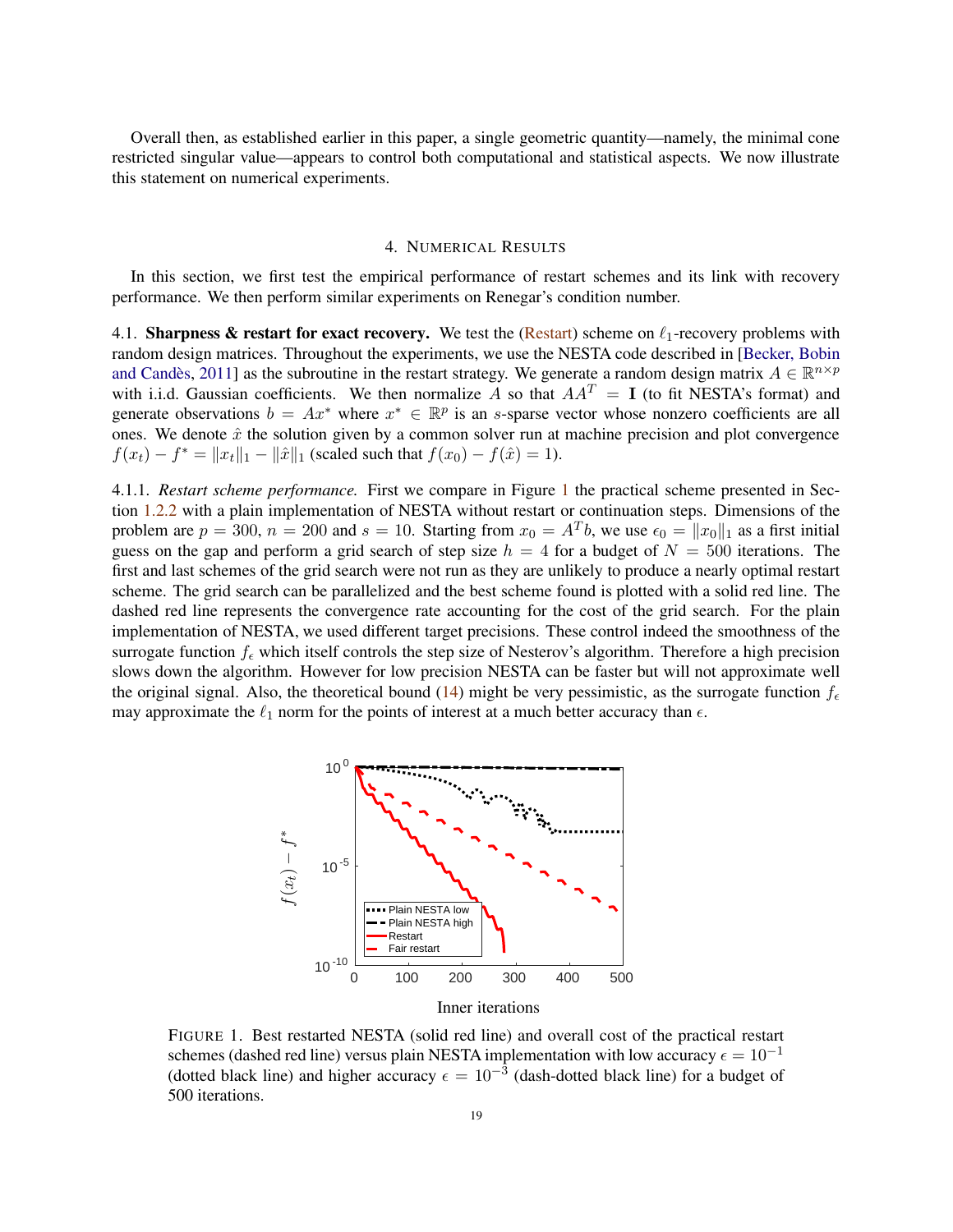Overall, we observe a clear linear convergence of the restart scheme that outperforms the plain implementation. This was already observed by [Becker, Bobin and Cand`es](#page-22-1) [\[2011](#page-22-1)] who developed their continuation steps against which we compare in Figure [2.](#page-19-0) We used default options for NESTA, namely 5 continuation steps with a stopping criterion based on the relative objective change in the surrogate function (specifically, the algorithm stops when these changes are lower than the target accuracy, set to  $10^{-6}$ ). We compare continuations steps and best restart found by grid search for different dimensions of the problem, we fix  $p = 300$ ,  $s = 10$  and vary the number of samples  $n = \{120, 200\}$ . Continuation steps converge faster with better conditioned problems, i.e., more samples. Overall the heuristic of continuation steps offer similar or better linear convergence than the restart scheme found by grid-search. Notice that a lot of parameters are involved for both algorithms, in particular the target precision may play an important role, so that more extensive experiments may be needed to refine these statements.

Our goal here is to provide a simple but strong baseline with theoretical guarantees for recovery. Improving on it, as [Fercoq and Qu](#page-23-6) [\[2016\]](#page-23-6) did for LASSO, is an appealing research direction. Sharpness may be used for example to refine the heuristic strategy of the continuations steps.



<span id="page-19-0"></span>FIGURE 2. Best restarted NESTA (solid red line) and overall cost of the practical restart schemes (dashed red line) versus NESTA with 5 continuation steps (dotted blue line) for a budget of 500 iterations. Crosses represent the restart occurrences. Left:  $n = 120$ . Right:  $n = 200.$ 

4.1.2. *Convergence rate and oversampling ratio.* We now illustrate the theoretical results of Section [1.3](#page-5-1) by running the practical scheme presented in Section [1.2.2](#page-5-2) for increasing values of the oversampling ratio  $\tau = n/s$ . In Figure [3,](#page-20-0) we plot the best scheme found by the grid search, that approximates the optimal scheme, for a budget of  $N = 500$  iterations. We use a non-logarithmic grid to find the best restart scheme. Other algorithmic parameters remain unchanged:  $x_0 = A^T b$  and  $\epsilon_0 = ||x_0||_1$ . We fix the dimension  $p = 1000$  and either make *n* vary for a fixed sparsity  $s = 17$  or make *s* vary for a fixed number of samples  $n = 200$ . These values ensure that we stay in the recovery regime as analyzed in [\[Juditsky and Nemirovski](#page-23-14), [2011\]](#page-23-14). In both cases we do observe an improved convergence for increasing oversampling ratio  $\tau$ .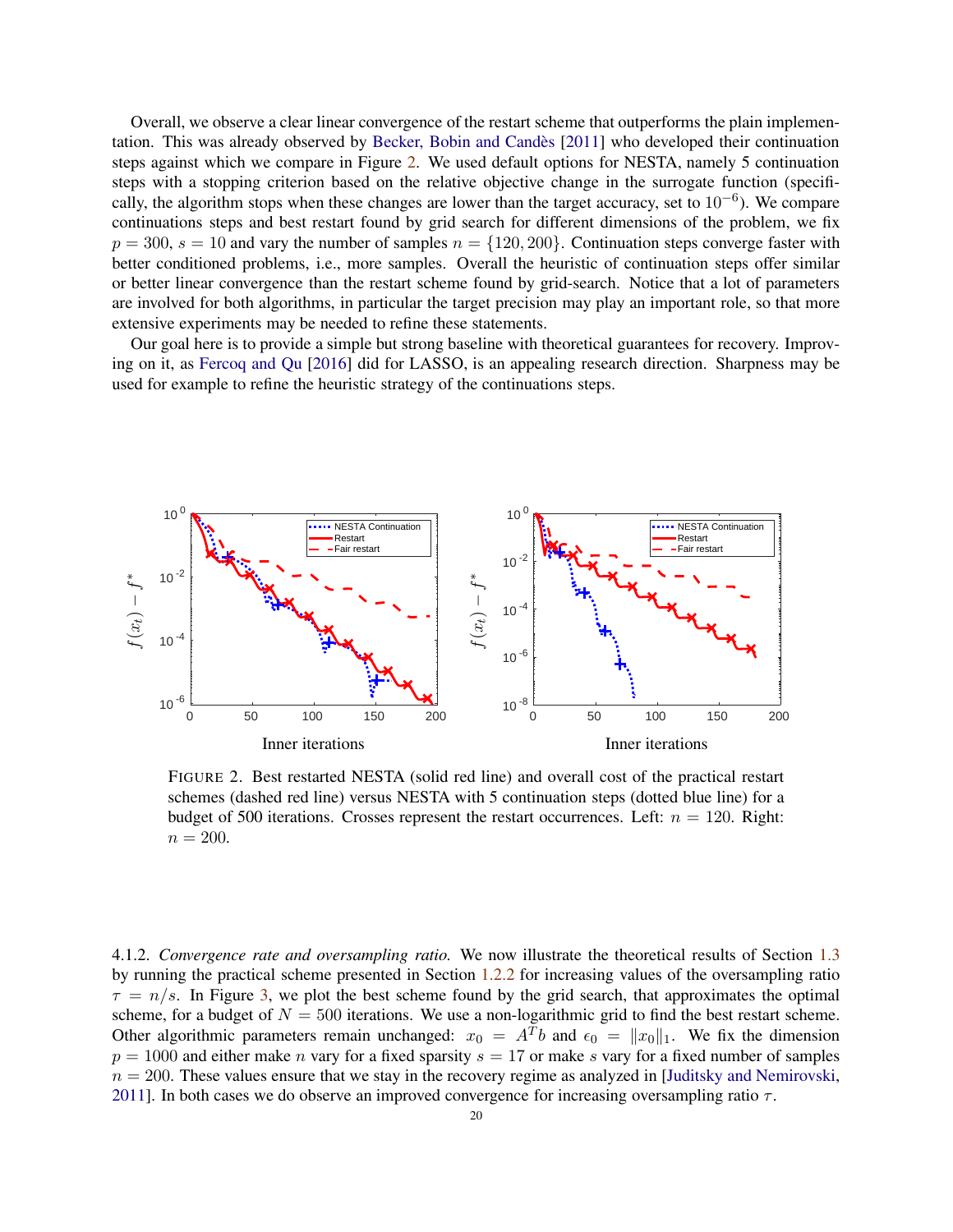

<span id="page-20-0"></span>FIGURE 3. Best restart scheme found by grid search for increasing values of the oversampling ratio  $\tau = n/s$  with  $p = 1000$ . Left: sparsity  $s = 17$  fixed. Right: number of samples  $n = 200$  fixed.

4.2. Renegar's condition number and compressed sensing performance. Our theoretical results showed that Renegar's condition number measures the complexity for the exact recovery problem [\(1\)](#page-0-0). However it does not a priori control convergence of the robust recovery problems defined in the introduction. This numerical section aims therefore at analyzing the relevance of this condition number for general recovery problems in the  $\ell_1$  case, assuming that their complexity corresponds roughly to that of checking optimality of a given point at each iteration, as mentioned in Section [2.3.](#page-10-1) We first describe how we approximate the value of  $\mathcal{R}_{\mathcal{T}(x^*)}(A)$  as defined in [\(59\)](#page-11-3) for a given original signal  $x^*$  and matrix  $A \in \mathbb{R}^{n \times p}$ . We then detail numerical experiments on synthetic data sets.

4.2.1. *Computing*  $\mathcal{R}_{\mathcal{T}(x^*)}(A)$ . The condition number  $\mathcal{R}_{\mathcal{T}(x^*)}(A)$  appears here in upper bounds on computational complexities and statistical performances. In order to test numerically whether this quantity truly explains those features (as opposed to merely appearing in a wildly pessimistic bound), we explicitly compute it in numerical experiments.

To compute  $\mathcal{R}_{\mathcal{T}(x^*)}(A)$ , we propose a heuristic which computes  $\sigma_{\mathcal{T}(x^*)}(A)$  in [\(37\)](#page-7-5) and [\(38\)](#page-7-2), the value of a nonconvex minimization problem over the cone of descent directions  $\mathcal{T}(x^*)$ . The closure of the latter is the polar of the cone generated by the subdifferential to the  $\ell_1$ -norm ball at  $x^*$  [\[Chandrasekaran et al.](#page-23-3), [2012](#page-23-3), §2.3]. Let  $S \subset [1, p]$  denote the support of  $x^*$  and  $s = \text{Card}(S)$ . Then, with  $u = \text{sign}(x^*)$ ,

$$
\mathcal{T}(x^*) = \text{cone}\left\{z \in \mathbb{R}^p : z_S = u_S, z_{S^c} \in [-1, 1]^{p-s}\right\}^\circ = \left\{z \in \mathbb{R}^p : ||z_{S^c}||_1 \leq -u_S^T z_S = -u^T z\right\}.
$$

Thus,  $\sigma_{\mathcal{T}(x^*)}(A)$  is the square root of

<span id="page-20-1"></span>
$$
\min_{z \in \mathbb{R}^p} z^T A^T A z \quad \text{s.t.} \quad \|z\|_2 = 1 \quad \text{and} \quad \|z_{S^c}\|_1 \le -u^T z. \tag{95}
$$

Let  $\lambda$  denote the largest eigenvalue of  $A<sup>T</sup>A$ . If it were not for the cone constraint, solutions of this problem wou[ld be the dominant eigenvectors of](#page-23-22)  $\lambda I - A<sup>T</sup> A$ , which suggests a *projected power method* [Deshpande et al., [2014](#page-23-22)] as follows. Given an initial guess  $z_0 \in \mathbb{R}^p$ ,  $||z_0||_2 = 1$ , iterate

$$
\hat{z}_{k+1} = \text{Proj}_{\mathcal{T}(x^*)} \left( (\lambda \mathbf{I} - A^T A) z_k \right), \qquad z_{k+1} = \hat{z}_{k+1} / ||\hat{z}_{k+1}||_2, \tag{96}
$$

where we used the orthogonal projector to  $\mathcal{T}(x^*),$ 

$$
Proj_{\mathcal{T}(x^*)}(\tilde{z}) = \arg \min_{z \in \mathbb{R}^p} \|z - \tilde{z}\|_2^2 \quad \text{s.t.} \quad \|z_{S^c}\|_1 \le -u^T z. \tag{97}
$$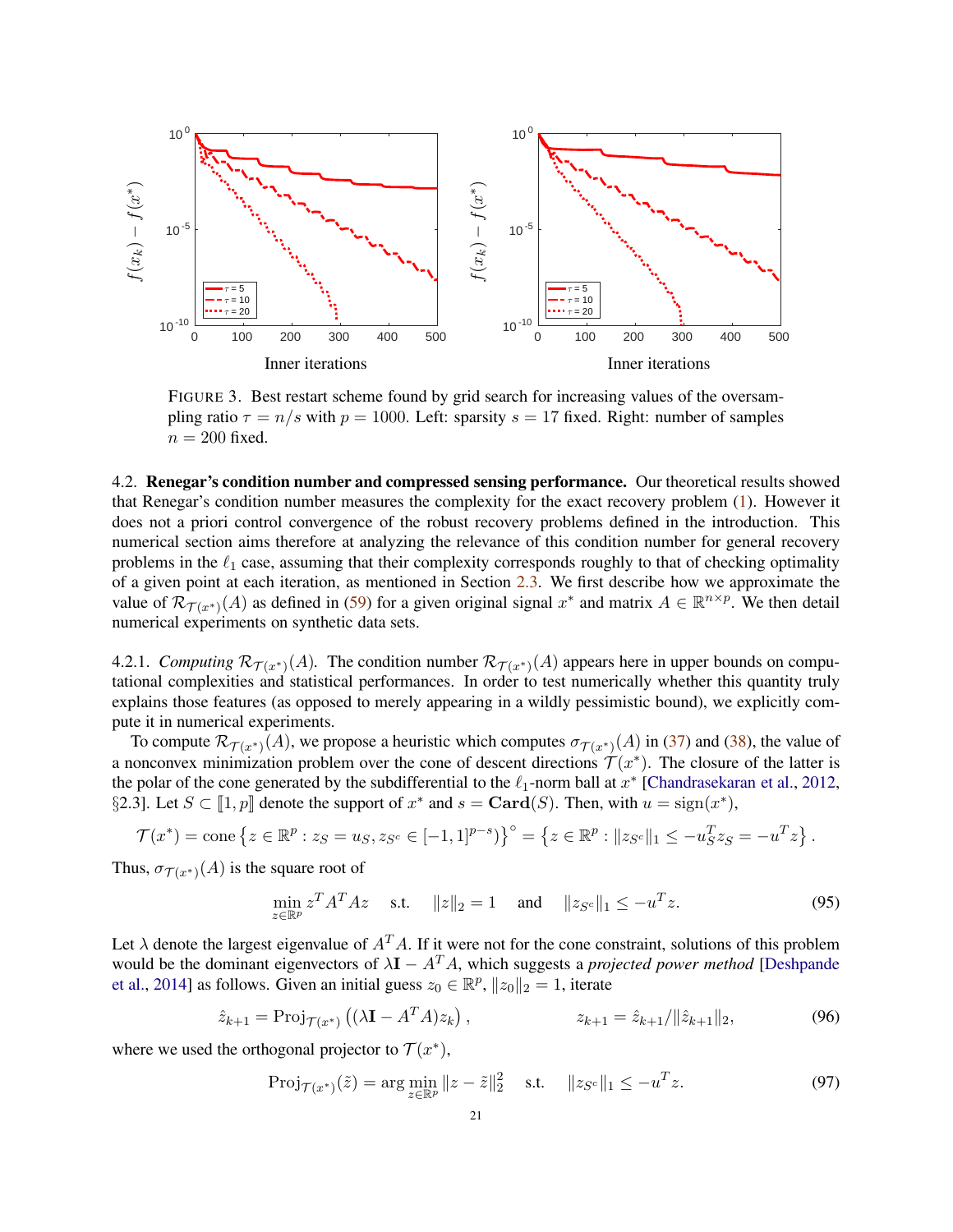This convex, linearly constrained quadratic program is easily solved with CVX [\[Grant et al.](#page-23-23), [2001\]](#page-23-23). As can be seen from KKT conditions, this iteration is a generalized power iteration [\[Luss and Teboulle](#page-23-24), [2013;](#page-23-24) Journée et al., [2008\]](#page-23-25)

$$
z_{k+1} \in \arg \max_{z \in \mathbb{R}^p} z^T (\lambda \mathbf{I} - A^T A) z_k \quad \text{s.t.} \quad ||z||_2 \le 1 \quad \text{and} \quad ||z_{S^c}||_1 \le -u^T z. \tag{98}
$$

From the latter, it follows that  $||Az_k||_2$  decreases monotonically with k. Indeed, owing to convexity of  $f(z) = \frac{1}{2}z^T(\lambda \mathbf{I} - A^T A)z$ , we have  $f(z) - f(z_k) \geq (z - z_k)^T(\lambda \mathbf{I} - A^T A)z_k$ . The next iterate  $z =$  $z_{k+1}$  maximizes this lower bound on the improvement. Since  $z = z_k$  is admissible, the improvement is nonnegative and  $f(z_k)$  increases monotonically.

Thus, the sequence  $||Az_k||_2$  converges, but it may do so slowly, and the value it converges to may depend on the initial iterate  $z_0$ . On both accounts, it helps greatly to choose  $z_0$  well. To obtain one, we modify [\(95\)](#page-20-1) by smoothly penalizing the inequality constraint in the cost function, which results in a smooth optimization problem on the  $\ell_2$  sphere. Specifically, for small  $\varepsilon_1, \varepsilon_2 > 0$ , we use smooth proxies  $h(x) = \sqrt{x^2 + \varepsilon_1^2}$  $\epsilon_1 \approx |x|$  and  $q(x) = \epsilon_2 \log(1 + \exp(x/\epsilon_2)) \approx \max(0, x)$ . Then, with  $\gamma > 0$  as Lagrange multiplier, we consider

$$
\min_{\|z\|_2=1} \|Az\|_2^2 + \gamma \cdot q\left(u^T z + \sum_{i \in S^c} h(z_i)\right).
$$
\n(99)

We solve the latter locally with Manopt [\[Boumal et al.,](#page-23-26) [2014](#page-23-26)], itself with a uniformly random initial guess on the sphere, to obtain  $z_0$ . Then, we iterate the projected power method. The value  $||Az||_2$  is an upper bound on  $\sigma_{\mathcal{T}(x^*)}(A)$ , so that we obtain a lower bound on  $\mathcal{R}_{\mathcal{T}(x^*)}(A)$ . Empirically, this procedure, which is random only through the initial guess on the sphere, consistently returns the same value, up to five digits of accuracy, which suggests the proposed heuristic computes a good approximation of the condition number. Similarly positive results have been reported on other cones by [Deshpande et al.](#page-23-22) [\[2014\]](#page-23-22), where the special structure of the cone even made it possible to certify that this procedure indeed attains a global optimum in proposed experiments. Similarly, a generalized power method was recently shown to converge to global optimiz[ers for the phase synchronization problem \(in a certain noise regime\)](#page-24-22) [\[Boumal](#page-22-11)[,](#page-24-22) [2016](#page-22-11); Zhong and Boumal, [2017\]](#page-24-22). This gives us confidence in the estimates produced here.

4.2.2. *Sparse recovery performance.* We conduct numerical experiments in the  $\ell_1$  case to illustrate the connection between the condition number  $\mathcal{R}_{\mathcal{T}(x^*)}(A)$ , the computational complexity of solving ( $\ell_1$  [recovery\)](#page-2-0), and the statistical efficiency of the estimator (Robust  $\ell_1$  [recovery\)](#page-8-1). Importantly, throughout the experiments, the classical condition number of A will remain essentially constant, so that the main variations cannot be attributed to the latter.

We follow a standard setup, similar to some of the experiments by [Donoho and Tsaig](#page-23-0) [\[2008](#page-23-0)]. Fixing the ambient dimension  $p = 300$  and sparsity  $s = ||x^*||_0 = 15$ , we let the number of linear measurements n vary from 1 to 150. For each value of *n*, we generate a random signal  $x^* \in \mathbb{R}^p$  (uniformly random support, i.i.d. Gaussian entries, unit  $\ell_2$ -norm) and a random sensing matrix  $A \in \mathbb{R}^{n \times p}$  with i.i.d. standard Gaussian entries. Furthermore, for a fixed value  $\delta = 10^{-2}$ , we generate a random noise vector  $w \in \mathbb{R}^n$  with i.i.d. standard Gaussian entries, normalized such that  $||w||_2 = \delta ||A||_2$ , and we let  $b = Ax^* + w$ . This is repeated 100 times for each value of  $n$ .

For each triplet  $(A, x^*, b)$ , we first solve the noisy problem (Robust  $\ell_1$  [recovery\)](#page-8-1) with the L1-Homotopy algorithm ( $\tau = 10^{-7}$ ) [\[Asif and Romberg,](#page-22-10) [2014\]](#page-22-10), and report the estimation error  $\|\hat{x} - x^*\|_2$ . Then, we solve the noiseless prob[lem](#page-22-2) [\(1\)](#page-0-0) [with L1-Homotopy and the TFOCS routine for basis pursuit \(](#page-22-2) $\mu = 1$ ) [Becker, Candès and Grant, [2011\]](#page-22-2). Exact recovery is declared when the error is less than  $10^{-5}$ , and we report the empirical probability of exact recovery, together with the number of iterations required by each of the solvers. The number of iterations of LARS [\[Efron et al.](#page-23-4), [2004\]](#page-23-4) is also reported, for comparison. For L1-Homotopy, we report the computation time, normalized by the computation time required for one leastsquares solve in  $A$ , as in [\[Donoho and Tsaig,](#page-23-0) [2008,](#page-23-0) Fig. 3], which accounts for the growth in  $n$ . Finally, we compute the classical condition number of A,  $\kappa(A)$ , as well as (a lower bound on) the cone-restricted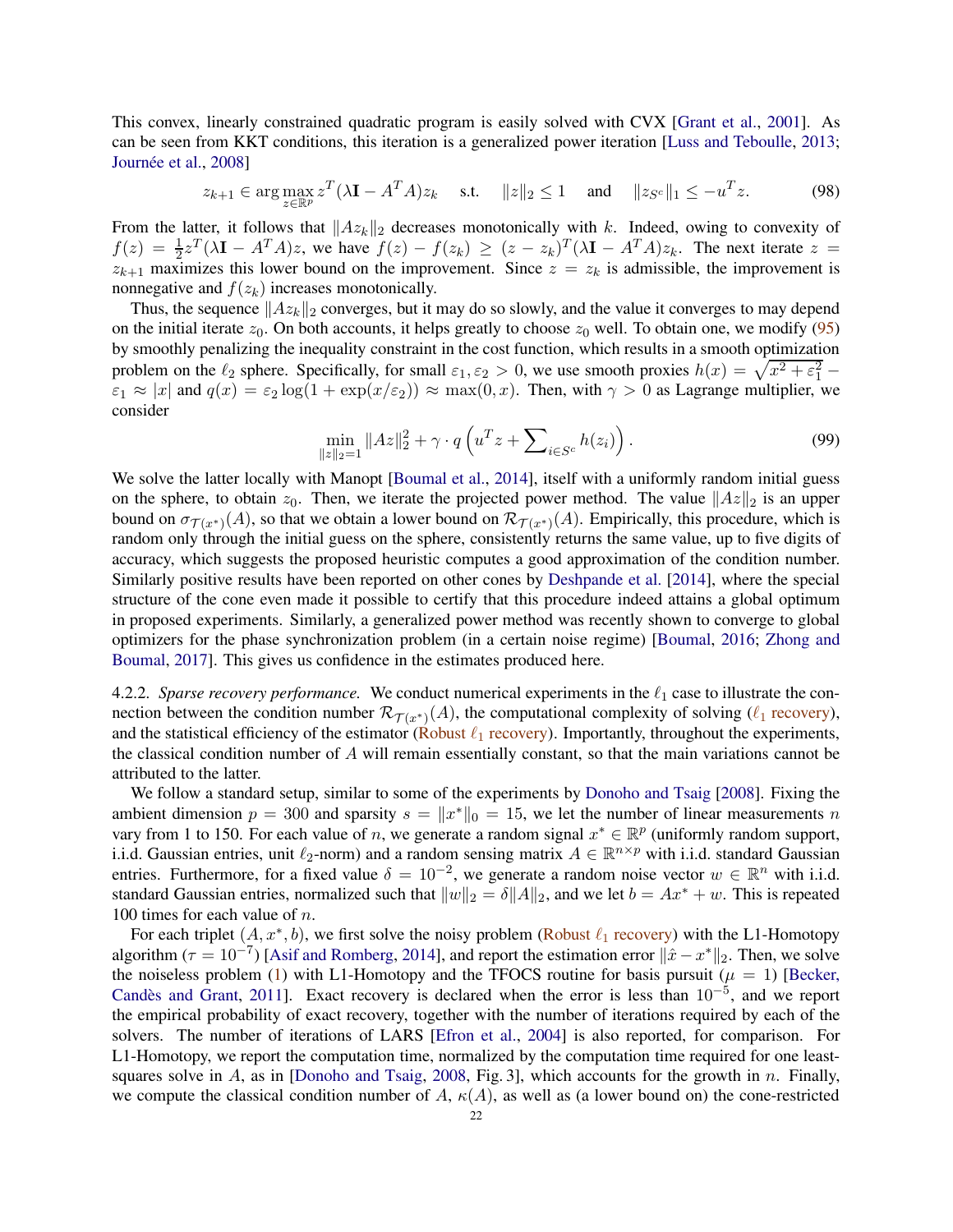condition number  $\mathcal{R}_{\mathcal{T}(x^*)}(A)$ , as per the previous section. As it is the computational bottleneck of the experiment, it is only computed for 20 of the 100 repetitions.

The results of Figure [4](#page-27-0) show that the cone-restricted condition number explains both the computational complexity of ( $\ell_1$  [recovery\)](#page-8-1) and the statistical complexity of (Robust  $\ell_1$  recovery): fewer samples mean bad conditioning which in turn implies high computational complexity. We caution that our estimate of  $\mathcal{R}_{\mathcal{T}(x^*)}(A)$  is only a lower bound. Indeed, for small n, the third plot on the left shows that, even in the absence of noise, recovery of  $x^*$  is not achieved by (Robust  $\ell_1$  [recovery\)](#page-8-1). Lemma [2.3](#page-8-3) then requires  $\mathcal{R}_{\mathcal{T}(x^*)}(A)$ to be infinite. But the computational complexity of solving  $(\ell_1$  [recovery\)](#page-2-0) is visibly favorable for small n, where far from the phase transition, problem  $(P_{A,T(x)})$  $(P_{A,T(x)})$  is far from infeasibility, which is just as easy to verify as it is to certify that  $(P_{A,\mathcal{T}(x)})$  is infeasible when n is comfortably larger than needed. This phenomenon is best explained using a symmetric version of the condition number [\[Amelunxen and Lotz](#page-22-6), [2014](#page-22-6)] (omitted here to simplify computations).

We also solved problem  $(\ell_1$  [recovery\)](#page-2-0) with interior point methods (IPM) via CVX. The number of iterations appeared mostly constant throughout the experiments, suggesting that the practical implementation of such solvers renders their complexity mostly data agnostic in the present setting. Likewise, the computation time required by L1-Homotopy on the noisy problem (Robust  $\ell_1$  [recovery\)](#page-8-1), normalized by the time of a least-squares solve, is mostly constant (at about 150). This hints that the link between computational complexity of ( $\ell_1$  [recovery\)](#page-8-1) and (Robust  $\ell_1$  recovery) remains to be fully explained.

Acknowledgements. VR and AA are at the Département d'Informatique at École Normale Supérieure, 2 rue Simone Iff, 75012 Paris, France. INRIA, Sierra project-team, PSL Research University. The authors would like to acknowledge support from a starting grant from the European Research Council (ERC project SIPA), an AMX fellowship, an NSF grant DMS-1719558, support from the *fonds AXA pour la recherche* and a Google focused award.

#### **REFERENCES**

- <span id="page-22-3"></span>Agarwal, A., Negahban, S. and Wainwright, M. [2011], 'Fast global convergence of gradient methods for highdimensional statistical recovery', *Arxiv preprint arXiv:1104.4824* .
- <span id="page-22-6"></span>Amelunxen, D. and Lotz, M. [2014], 'Gordon's inequality and condition numbers in conic optimization', *arXiv preprint arXiv:1408.3016* .
- <span id="page-22-4"></span>Amelunxen, D., Lotz, M., McCoy, M. B. and Tropp, J. A. [2014], 'Living on the edge: Phase transitions in convex programs with random data', *Information and Inference* p. iau005.
- <span id="page-22-10"></span>Asif, M. S. and Romberg, J. [2014], 'Sparse recovery of streaming signals using l1-homotopy', *Signal Processing, IEEE Transactions on* 62(16), 4209–4223.
- <span id="page-22-0"></span>Beck, A. and Teboulle, M. [2009], 'A fast iterative shrinkage-thresholding algorithm for linear inverse problems', *SIAM Journal on Imaging Sciences* 2(1), 183–202.
- <span id="page-22-1"></span>Becker, S., Bobin, J. and Candès, E. J. [2011], 'Nesta: a fast and accurate first-order method for sparse recovery', *SIAM Journal on Imaging Sciences* 4(1), 1–39.
- <span id="page-22-2"></span>Becker, S. R., Candès, E. J. and Grant, M. C. [2011], 'Templates for convex cone problems with applications to sparse signal recovery', *Mathematical Programming Computation* 3(3), 165–218.
- <span id="page-22-7"></span>Belloni, A. and Freund, R. M. [2009], 'A geometric analysis of renegar's condition number, and its interplay with conic curvature', *Mathematical programming* 119(1), 95–107.
- <span id="page-22-9"></span>Belloni, A., Freund, R. M. and Vempala, S. [2009], 'An efficient rescaled perceptron algorithm for conic systems', *Mathematics of Operations Research* 34(3), 621–641.
- <span id="page-22-8"></span>Bickel, P., Ritov, Y. and Tsybakov, A. [2009], 'Simultaneous analysis of lasso and dantzig selector', *The Annals of Statistics* 37(4), 1705–1732.
- <span id="page-22-5"></span>Bolte, J., Daniilidis, A. and Lewis, A. [2007], 'The lojasiewicz inequality for nonsmooth subanalytic functions with applications to subgradient dynamical systems', *SIAM Journal on Optimization* 17(4), 1205–1223.
- <span id="page-22-11"></span>Boumal, N. [2016], 'Nonconvex phase synchronization', *SIAM Journal on Optimization* 26(4), 2355–2377.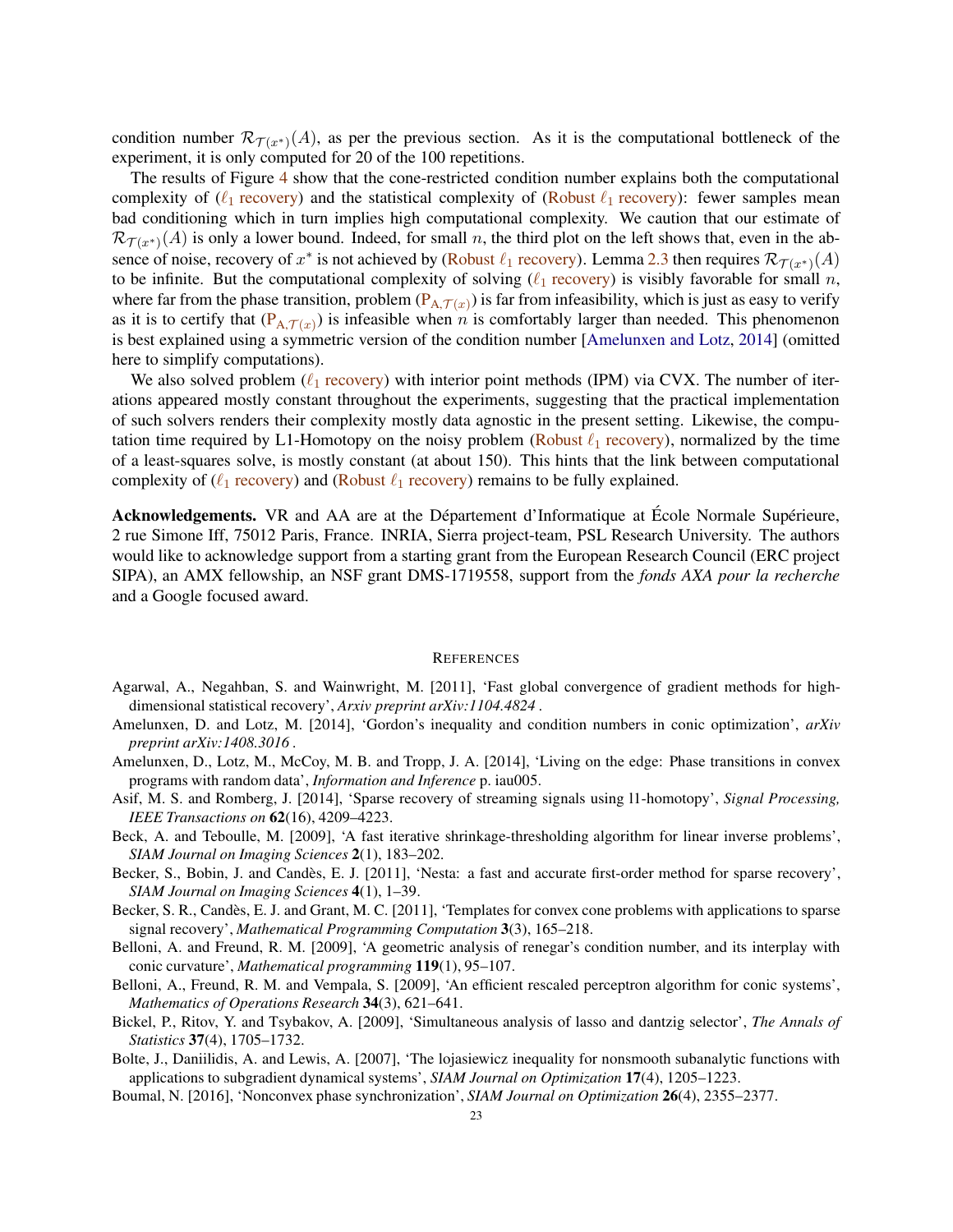- <span id="page-23-26"></span>Boumal, N., Mishra, B., Absil, P.-A. and Sepulchre, R. [2014], 'Manopt, a Matlab toolbox for optimization on manifolds', *Journal of Machine Learning Research* 15, 1455–1459. URL: *http://www.manopt.org*
- <span id="page-23-18"></span>Boyd, S. and Vandenberghe, L. [2004], *Convex Optimization*, Cambridge University Press.
- <span id="page-23-13"></span>Candes, E. J., Romberg, J. K. and Tao, T. [2006], 'Stable signal recovery from incomplete and inaccurate measurements', *Communications on pure and applied mathematics* 59(8), 1207–1223.
- <span id="page-23-2"></span>Candès, E. and Tao, T. [2006], 'Near-optimal signal recovery from random projections: Universal encoding strategies?', *IEEE Transactions on Information Theory* 52(12), 5406–5425.
- <span id="page-23-7"></span>Chandrasekaran, V. and Jordan, M. I. [2013], 'Computational and statistical tradeoffs via convex relaxation', *Proceedings of the National Academy of Sciences* 110(13), 1181–1190.
- <span id="page-23-3"></span>Chandrasekaran, V., Recht, B., Parrilo, P. and Willsky, A. [2012], 'The convex geometry of linear inverse problems', *Foundations of Computational Mathematics* 12(6), 805–849.
- <span id="page-23-8"></span>Cohen, A., Dahmen, W. and DeVore, R. [2009], 'Compressed sensing and best k-term approximation', *Journal of the AMS* 22(1), 211–231.
- <span id="page-23-22"></span>Deshpande, Y., Montanari, A. and Richard, E. [2014], Cone-constrained principal component analysis, *in* 'Advances in Neural Information Processing Systems', pp. 2717–2725.
- <span id="page-23-9"></span>Donoho, D. and Huo, X. [2001], 'Uncertainty principles and ideal atomic decomposition', *IEEE Transactions on Information Theory* 47(7), 2845–2862.
- <span id="page-23-1"></span>Donoho, D. L. and Tanner, J. [2005], 'Sparse nonnegative solutions of underdetermined linear equations by linear programming', *Proc. of the National Academy of Sciences* 102(27), 9446–9451.
- <span id="page-23-0"></span>Donoho, D. L. and Tsaig, Y. [2008], 'Fast solution of  $\ell_1$ -norm minimization problems when the solution may be sparse-norm minimization problems when the solution may be sparse', *Information Theory, IEEE Transactions on* 54(11), 4789–4812.
- <span id="page-23-4"></span>Efron, B., Hastie, T., Johnstone, I. and Tibshirani, R. [2004], 'Least angle regression', *Annals of Statistics* 32(2), 407– 499.
- <span id="page-23-16"></span>Epelman, M. and Freund, R. M. [2000], 'Condition number complexity of an elementary algorithm for computing a reliable solution of a conic linear system', *Mathematical Programming* 88(3), 451–485.
- <span id="page-23-6"></span>Fercoq, O. and Qu, Z. [2016], 'Restarting accelerated gradient methods with a rough strong convexity estimate', *arXiv preprint arXiv:1609.07358* .
- <span id="page-23-10"></span>Feuer, A. and Nemirovski, A. [2003], 'On sparse representation in pairs of bases', *IEEE Transactions on Information Theory* 49(6), 1579–1581.
- <span id="page-23-15"></span>Freund, R. M. and Vera, J. R. [1999*a*], 'Condition-based complexity of convex optimization in conic linear form via the ellipsoid algorithm', *SIAM Journal on Optimization* 10(1), 155–176.
- <span id="page-23-12"></span>Freund, R. M. and Vera, J. R. [1999*b*], 'Some characterizations and properties of the "distance to ill-posedness" and the condition measure of a conic linear system', *Mathematical Programming* 86(2), 225–260.
- <span id="page-23-17"></span>Freund, R. M. and Vera, J. R. [2003], 'On the complexity of computing estimates of condition measures of a conic linear system', *Mathematics of Operations Research* 28(4), 625–648.
- <span id="page-23-5"></span>Giselsson, P. and Boyd, S. [2014], Monotonicity and restart in fast gradient methods, *in* '53rd IEEE Conference on Decision and Control', IEEE, pp. 5058–5063.
- <span id="page-23-23"></span>Grant, M., Boyd, S. and Ye, Y. [2001], 'CVX: Matlab software for disciplined convex programming'.
- <span id="page-23-21"></span>Horn, R. A. and Johnson, C. R. [1990], *Matrix analysis*, Cambridge University Press, Cambridge. Corrected reprint of the 1985 original.
- <span id="page-23-25"></span>Journée, M., Nesterov, Y., Richtárik, P. and Sepulchre, R. [2008], 'Generalized power method for sparse principal component analysis', *arXiv:0811.4724* .
- <span id="page-23-20"></span>Juditsky, A., Karzan, F. K. and Nemirovski, A. [2014], 'On a unified view of nullspace-type conditions for recoveries associated with general sparsity structures', *Linear Algebra and its Applications* 441, 124–151.
- <span id="page-23-14"></span>Juditsky, A. and Nemirovski, A. [2011], 'On verifiable sufficient conditions for sparse signal recovery via  $\ell_1$  minimization', *Mathematical Programming Series B* 127(57-88).
- <span id="page-23-11"></span>Kashin, B. and Temlyakov, V. [2007], 'A remark on compressed sensing', *Mathematical notes* 82(5), 748–755.
- <span id="page-23-24"></span>Luss, R. and Teboulle, M. [2013], 'Conditional gradient algorithmsfor rank-one matrix approximations with a sparsity constraint', *SIAM Review* 55(1), 65–98.
- <span id="page-23-19"></span>Negahban, S., Yu, B., Wainwright, M. J. and Ravikumar, P. K. [2009], A unified framework for high-dimensional analysis of m-estimators with decomposable regularizers, *in* 'Advances in Neural Information Processing Systems',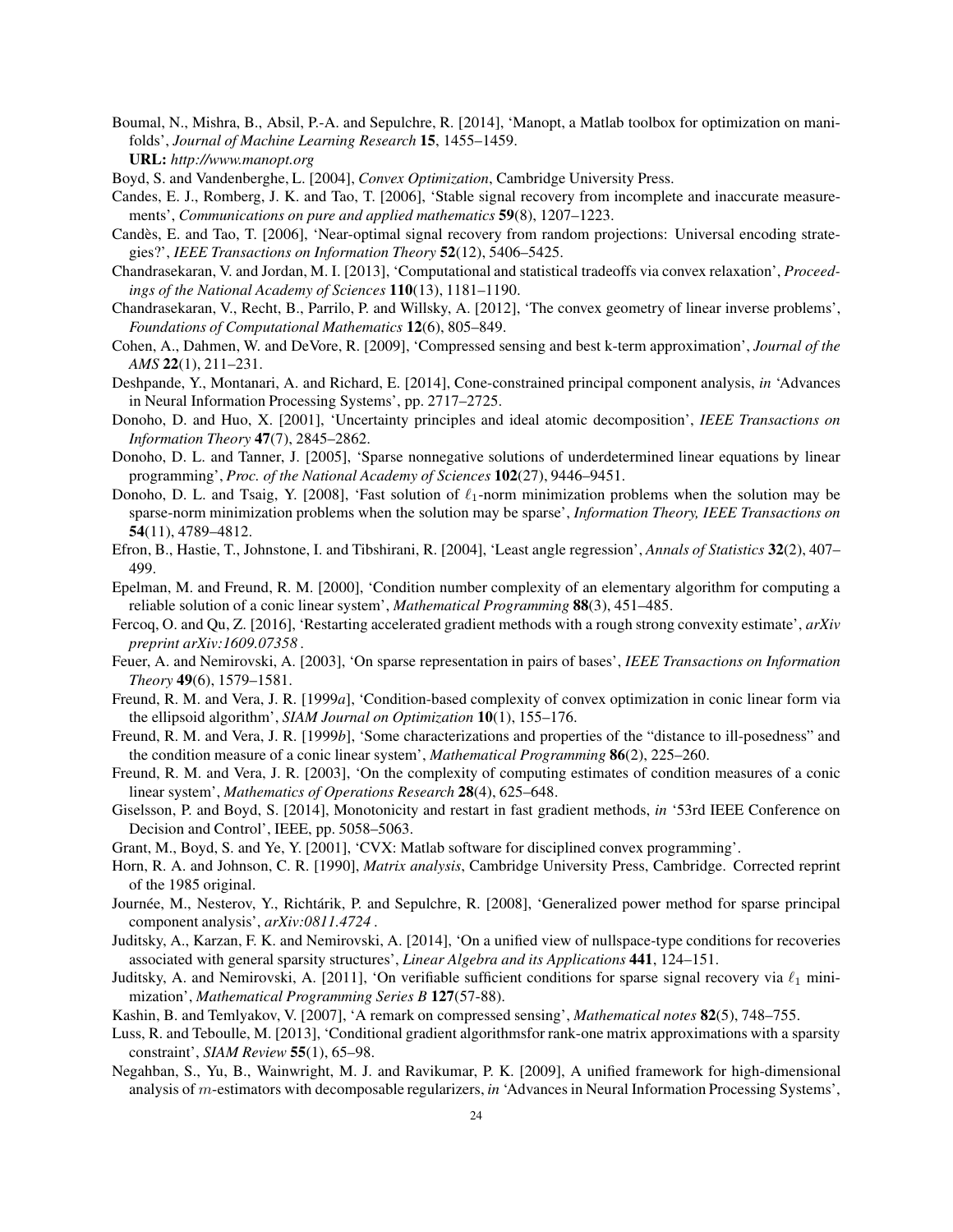pp. 1348–1356.

- <span id="page-24-6"></span>Nemirovskii, A. and Nesterov, Y. E. [1985], 'Optimal methods of smooth convex minimization', *USSR Computational Mathematics and Mathematical Physics* 25(2), 21–30.
- <span id="page-24-9"></span>Nesterov, Y. [1983], 'A method of solving a convex programming problem with convergence rate O(1/k<sup>2</sup> )', *Soviet Mathematics Doklady* 27(2), 372–376.
- <span id="page-24-8"></span>Nesterov, Y. [2005], 'Smooth minimization of non-smooth functions', *Mathematical Programming* 103(1), 127–152.
- <span id="page-24-19"></span>Obozinski, G., Jacob, L. and Vert, J.-P. [2011], 'Group lasso with overlaps: the latent group lasso approach', *arXiv preprint arXiv:1110.0413* .
- <span id="page-24-4"></span>O'Donoghue, B. and Candes, E. [2015], 'Adaptive restart for accelerated gradient schemes', *Foundations of computational mathematics* 15(3), 715–732.
- <span id="page-24-18"></span>Ordóñez, F. and Freund, R. M. [2003], 'Computational experience and the explanatory value of condition measures for linear optimization', *SIAM Journal on Optimization* 14(2), 307–333.
- <span id="page-24-21"></span>Oymak, S. and Hassibi, B. [2010], 'New null space results and recovery thresholds for matrix rank minimization', *arXiv preprint arXiv:1011.6326* .
- <span id="page-24-10"></span>Pajor, A. and Tomczak-Jaegermann, N. [1986], 'Subspaces of small codimension of finite-dimensional banach spaces', *Proceedings of the American Mathematical Society* 97(4), 637–642.
- <span id="page-24-16"></span>Peña, J. [2000], 'Understanding the geometry of infeasible perturbations of a conic linear system', *SIAM Journal on Optimization* 10(2), 534–550.
- <span id="page-24-20"></span>Recht, B., Xu, W. and Hassibi, B. [2008], Necessary and sufficient conditions for success of the nuclear norm heuristic for rank minimization, *in* 'Decision and Control, 2008. CDC 2008. 47th IEEE Conference on', IEEE, pp. 3065– 3070.
- <span id="page-24-15"></span>Renegar, J. [1995*a*], 'Incorporating condition measures into the complexity theory of linear programming', *SIAM Journal on Optimization* 5(3), 506–524.
- <span id="page-24-13"></span>Renegar, J. [1995*b*], 'Linear programming, complexity theory and elementary functional analysis', *Mathematical Programming* 70(1-3), 279–351.
- <span id="page-24-14"></span>Renegar, J. [2001], *A mathematical view of interior-point methods in convex optimization*, Vol. 3, Siam.
- <span id="page-24-23"></span>Rockafellar, R. T. [1970], *Convex Analysis*, Princeton University Press., Princeton.
- <span id="page-24-7"></span>Roulet, V. and d'Aspremont, A. [2017], 'Sharpness, restart and acceleration', *arXiv preprint arXiv:1702.03828* .
- <span id="page-24-5"></span>Su, W., Boyd, S. and Candes, E. [2014], A differential equation for modeling nesterov's accelerated gradient method: Theory and insights, *in* 'Advances in Neural Information Processing Systems', pp. 2510–2518.
- <span id="page-24-0"></span>Tibshirani, R. [1996], 'Regression shrinkage and selection via the LASSO', *Journal of the Royal statistical society, series B* 58(1), 267–288.
- <span id="page-24-12"></span>Van De Geer, S. and Bühlmann, P. [2009], 'On the conditions used to prove oracle results for the lasso', *Electronic Journal of Statistics* 3, 1360–1392.
- <span id="page-24-17"></span>Vera, J. C., Rivera, J. C., Peòa, J. and Hui, Y. [2007], 'A primal-dual symmetric relaxation for homogeneous conic systems', *Journal of Complexity* 23(2), 245–261.
- <span id="page-24-11"></span>Vershynin, R. [2011], *Lectures in Geometric Functional Analysis*, In preparation. URL: *http://www-personal.umich.edu/ romanv/papers/GFA-book/GFA-book.pdf*
- <span id="page-24-1"></span>Yen, I. E.-H., Hsieh, C.-J., Ravikumar, P. K. and Dhillon, I. S. [2014], Constant nullspace strong convexity and fast convergence of proximal methods under high-dimensional settings, *in* 'Advances in Neural Information Processing Systems', pp. 1008–1016.
- <span id="page-24-22"></span>Zhong, Y. and Boumal, N. [2017], 'Near-optimal bounds for phase synchronization', *arXiv preprint arXiv:1703.06605* .
- <span id="page-24-3"></span>Zhou, Z. and So, A. M.-C. [2017], 'A unified approach to error bounds for structured convex optimization problems', *Mathematical Programming* pp. 1–40.
- <span id="page-24-2"></span>Zhou, Z., Zhang, Q. and So, A. M.-C. [2015], l1, p-norm regularization: Error bounds and convergence rate analysis of first-order methods, *in* 'Proceedings of the 32nd International Conference on Machine Learning,(ICML)', pp. 1501– 1510.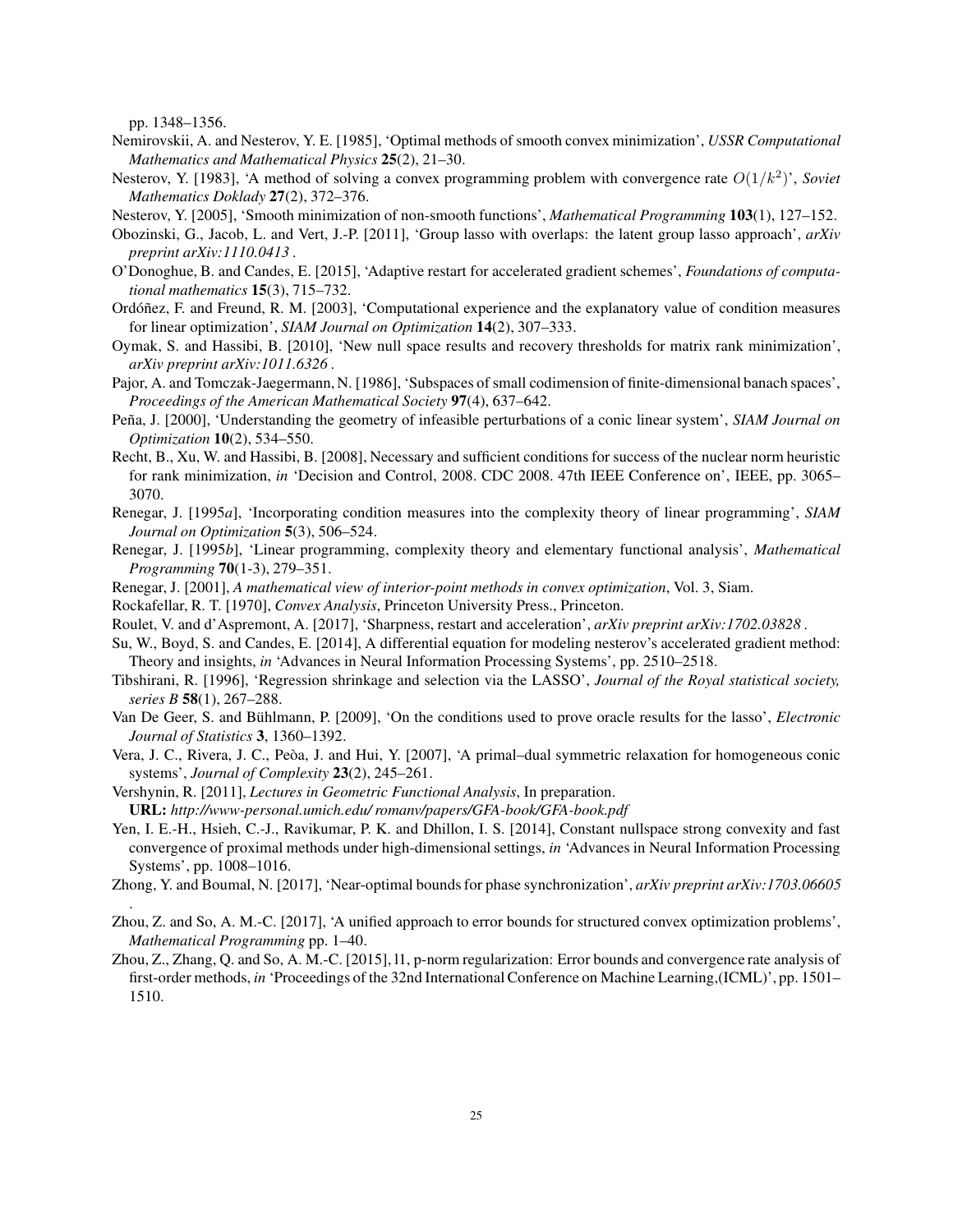<span id="page-25-0"></span>In Section [1.2](#page-3-1) we quickly give optimal restart schemes in terms of a potentially non-integer clock. Following corollary details optimal scheme for an integer optimal clock.

**Corollary A.1.** *Given a coding matrix*  $A \in \mathbb{R}^{n \times p}$  *and an original signal*  $x^* \in \mathbb{R}^p$  *such that sharpness bound* [\(Sharp\)](#page-2-2) *is satisfied with*  $\gamma > 0$ , *running Algorithm [Restart](#page-4-0) with*  $\rho^*$  *and*  $t = \lceil t^* \rceil$  *where*  $\rho^*$  *and*  $t^*$  *are defined in* [\(17\)](#page-4-3) *ensures that after*  $K \geq 1$  *restarts, i.e.*  $N = K[t^*]$  *total number of iterations,* 

$$
\|\hat{y}\|_1 - \|x^*\|_1 \le \exp\left(-\frac{N\gamma}{2e\sqrt{p} + \gamma}\right)\epsilon_0.
$$
\n(100)

**Proof.** Denote  $\delta = \lceil t^* \rceil - t^* \in [0, 1]$ . As  $\lceil t^* \rceil \ge t^*$  [\(16\)](#page-4-1) is ensured for  $\rho^*$ . At the  $K^{\text{th}}$  restart,  $N = K(t^* + \delta)$ , and

$$
\|\hat{y}\|_1 - \|x^*\|_1 \le e^{-K}\epsilon_0 = \exp(-N/(t^* + \delta)) \le \exp(-N/(t^* + 1)).\tag{101}
$$

Replacing  $t^*$  by its value gives the result.

#### APPENDIX B. REMARK ON SPARSITY INDUCING NORMS

<span id="page-25-1"></span>We quickly discuss the framework of [Juditsky et al.](#page-23-20) [\[2014\]](#page-23-20) for sparsity inducing norms and show that it can be simplified. We first recall the definition.

<span id="page-25-2"></span>Definition B.1. (Sparsity structure [\[Juditsky et al.,](#page-23-20) [2014\]](#page-23-20)) *A sparsity structure on a Euclidean space* E *is defined* as a norm  $\|\cdot\|$  on E, together with a family P of linear maps of E into itself, satisfying three assumptions:

- *(1)* Every  $P \in \mathcal{P}$  *is a projector,*  $P^2 = P$ *,*
- <span id="page-25-3"></span>*(2)* Every  $P \in \mathcal{P}$  *is assigned a weight*  $\nu(P) \geq 0$  *and a linear map*  $\overline{P}$  *on* E *such that*  $P\overline{P} = 0$ *,*
- *(3)* For any  $P \in \mathcal{P}$  and  $u, v \in E$ , one has

$$
||P^*u + \bar{P}^*v||_* \le \max(||u||_*, ||v||_*)
$$

*where*  $\|\cdot\|_*$  *is the dual norm of*  $\|\cdot\|$  *and*  $P^*$  *is the conjugate mapping of the linear map*  $P$ *.* 

The last condition in Definition [B.1](#page-25-2) is arguably the least intuitive and following Lemma connects it with the more intuitive notion of decomposable norm.

Lemma B.2. *Condition* [\(3\)](#page-25-3) *above, which reads*

$$
||P^*u + \bar{P}^*v||_* \le \max(||u||_*, ||v||_*)
$$
\n(102)

*for any*  $u, v \in E$ *, is equivalent to* 

$$
||w|| \ge ||Pw|| + ||\bar{P}w||,\tag{103}
$$

*for any*  $w \in E$ *.* 

**Proof.** Denote  $f : (u, v) \to \|P^*u + \overline{P^*}v\|_*$  and  $g : (u, v) \to \max(\|u\|_*, \|v\|_*)$ . Since f and g are non-negative, continuous convex functions,  $f^2/2$  and  $g^2/2$  are also convex continuous and following equivalences hold

$$
f \le g \quad \Leftrightarrow \quad \frac{f^2}{2} \le \frac{g^2}{2} \quad \Leftrightarrow \quad \left(\frac{f^2}{2}\right)^* \ge \left(\frac{g^2}{2}\right)^*,
$$
 (104)

using that for a convex continuous function  $h$ ,  $h^{**} = h$ . Now combining the conjugacy result for squared norm [\[Boyd and Vandenberghe](#page-23-18), [2004,](#page-23-18) Example 3.27] showing that the conjugate of a squared norm  $||x||^2/2$  is the squared conjugate norm  $||x||_*^2/2$ , with the result in [\[Rockafellar,](#page-24-23) [1970,](#page-24-23) Th. 16.3], we get

$$
\left(\frac{f^2}{2}\right)^*(s,t) = \inf_w \{ ||w||^2/2 : Pw = s, \bar{P}w = t \},\tag{105}
$$

where the infimum is  $+\infty$  if the constraints are infeasible. Then the dual of the norm g is  $(s, t) \to ||s|| + ||t||$  therefore condition  $(3)$  is equivalent to

$$
\inf_{w} \{ \|w\| : Pw = s, \bar{P}w = t \} \ge \|s\| + \|t\|,\tag{106}
$$

for any  $s, t \in E$ , which reads

$$
||w|| \ge ||Pw|| + ||\bar{P}w||,
$$
\n(107)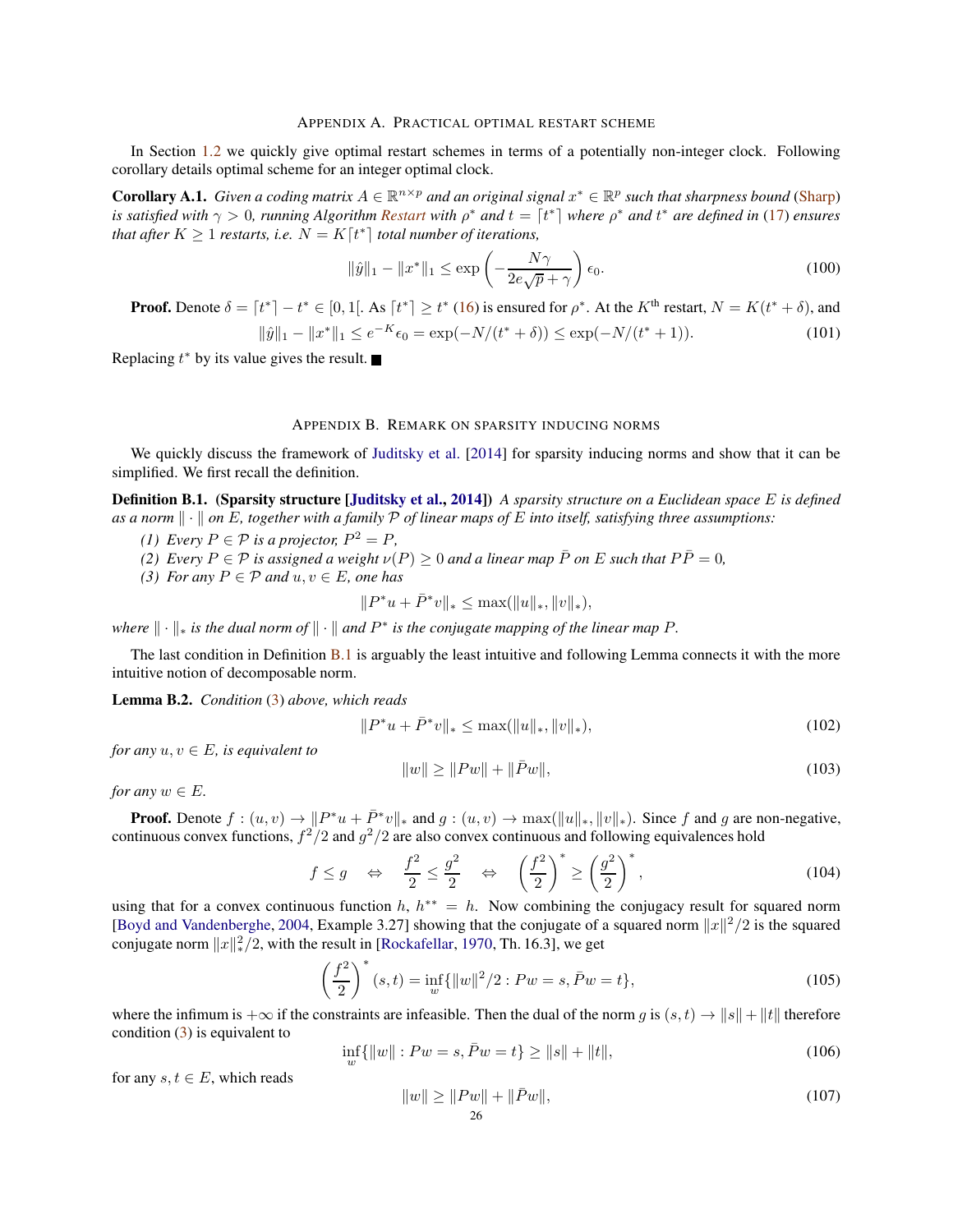for any  $w \in E$ .

DI, ÉCOLE NORMALE SUPÉRIEURE, PARIS, FRANCE. INRIA SIERRA TEAM. *E-mail address*: vincent.roulet@inria.fr

MATHEMATICS DEPARTMENT, PRINCETON UNIVERSITY, PRINCETON NJ 08544, USA. *E-mail address*: nboumal@math.princeton.edu

CNRS & DI, ÉCOLE NORMALE SUPÉRIEURE, PARIS, FRANCE. *E-mail address*: aspremon@di.ens.fr